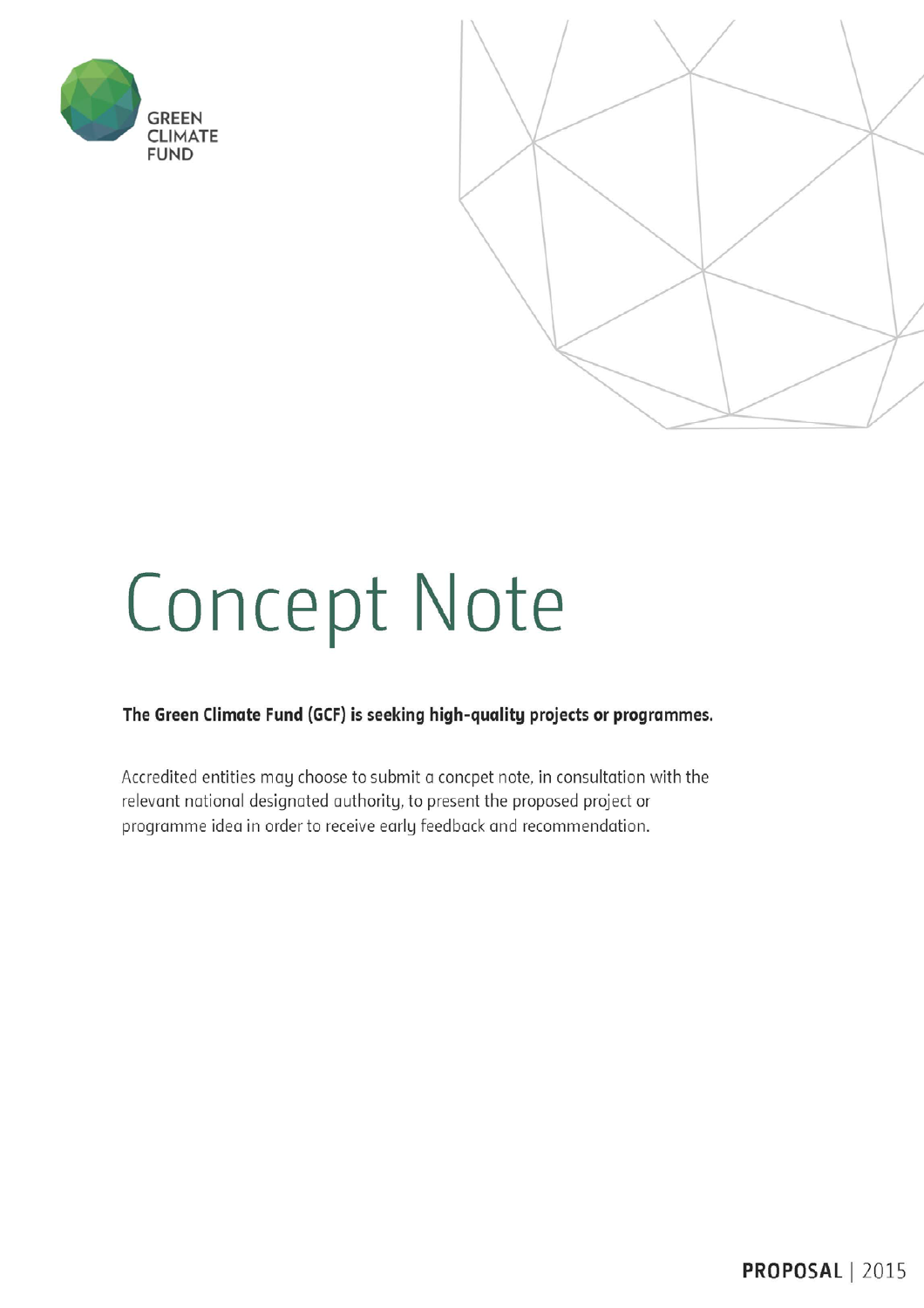

 $\overline{a}$ 

# **PROJECT / PROGRAMME CONCEPT NOTE**

GREEN CLIMATE FUND | PAGE 1 OF 5

Please submit the completed form to [fundingproposal@gcfund.org](mailto:fundingproposal@gcfund.org)<sup>[1](#page-1-0)</sup>

| A. Project / Programme Information                                  |                                                                                                                                                                                                                                                                                                                                                                                                                                                                                                                                                                                        |  |  |  |  |  |  |
|---------------------------------------------------------------------|----------------------------------------------------------------------------------------------------------------------------------------------------------------------------------------------------------------------------------------------------------------------------------------------------------------------------------------------------------------------------------------------------------------------------------------------------------------------------------------------------------------------------------------------------------------------------------------|--|--|--|--|--|--|
| A.1. Project / title                                                | <b>Southern Africa Water Security Programme</b>                                                                                                                                                                                                                                                                                                                                                                                                                                                                                                                                        |  |  |  |  |  |  |
| A.2. Project/<br>programme                                          | Project                                                                                                                                                                                                                                                                                                                                                                                                                                                                                                                                                                                |  |  |  |  |  |  |
| A.3. Country                                                        | Zimbabwe and Mozambique                                                                                                                                                                                                                                                                                                                                                                                                                                                                                                                                                                |  |  |  |  |  |  |
| A.4. National<br>designated<br>authority(ies)                       | Zimbabwe<br>Mr. Washington Zhakata, Director - Climate Change Management Department<br>Ministry of Environment, Water & Climate.11th Floor, Kaguvi Building, Corner 4th<br>Street/Central Avenue, Harare, Zimbabwe<br>Tel. + 263 4 701681/3 and +263 773 069 438<br>E-mail: climatechange@environment.gov.zw and washingtonzhakata@gmail.com<br><b>Mozambique</b><br>Mrs. Marilia Telma Antonio Manjate Ministry of Land, Environment and Rural<br>Development. Av. Acordos de Lusaka, 2115, Maputo, P. Box 2020, Mozambique<br>E-mail: telma.manjate12@gmail.com Tel. +258 823 286210 |  |  |  |  |  |  |
| A.5. Accredited entity                                              | Not yet confirmed - considering KfW, UNDP, UNEP                                                                                                                                                                                                                                                                                                                                                                                                                                                                                                                                        |  |  |  |  |  |  |
| A.6. Executing entity /<br>beneficiary                              | Executing Entity: ARA-Centro in Beira, Mozambique, ZINWA Runde in Masvingo and<br>ZINWA Save in Mutare, Zimbabwe<br><b>Beneficiary: TBC</b>                                                                                                                                                                                                                                                                                                                                                                                                                                            |  |  |  |  |  |  |
| A.7. Access modality                                                | <b>International X</b><br>Direct $\Box$                                                                                                                                                                                                                                                                                                                                                                                                                                                                                                                                                |  |  |  |  |  |  |
| A.8. Project size<br>category (total<br>investment, million<br>USD) | Small (10 <x≤50) □<br="">Micro (<math>\leq 10</math>) X<br/>Medium (50<math>\leq</math><math>\times</math><math>\leq</math>250) X<br/>Large (<math>&gt;250</math>) <math>\Box</math></x≤50)>                                                                                                                                                                                                                                                                                                                                                                                           |  |  |  |  |  |  |
| A.9. Mitigation /<br>adaptation focus                               | Mitigation X<br><b>Adaptation X</b><br>Cross-cutting $\square$                                                                                                                                                                                                                                                                                                                                                                                                                                                                                                                         |  |  |  |  |  |  |
| A.10. Public or private                                             | Public                                                                                                                                                                                                                                                                                                                                                                                                                                                                                                                                                                                 |  |  |  |  |  |  |
| A.11. Results areas<br>(mark all that apply)                        | Which of the following targeted results areas does the proposed project/programme<br>address?                                                                                                                                                                                                                                                                                                                                                                                                                                                                                          |  |  |  |  |  |  |
|                                                                     | Reduced emissions from:<br>Energy access and power generation (E.g. on-grid, micro-grid or off-grid<br>x<br>solar, wind, geothermal, etc.)<br>Low emission transport (E.g. high-speed rail, rapid bus system, etc.)<br>Ш<br>Buildings, cities, industries and appliances (E.g. new and retrofitted energy-<br>efficient buildings, energy-efficient equipment for companies and supply chain<br>management, etc.)<br>X<br>Forestry and land use (E.g. forest conservation and management,<br>agroforestry, agricultural irrigation, water treatment and management, etc.)              |  |  |  |  |  |  |

<span id="page-1-0"></span><sup>1</sup> Please use the following naming convention for the file name: "[CN]-[Agency short name]-[Date]-[Serial number]" (e.g. CN-ABC-20150101-1).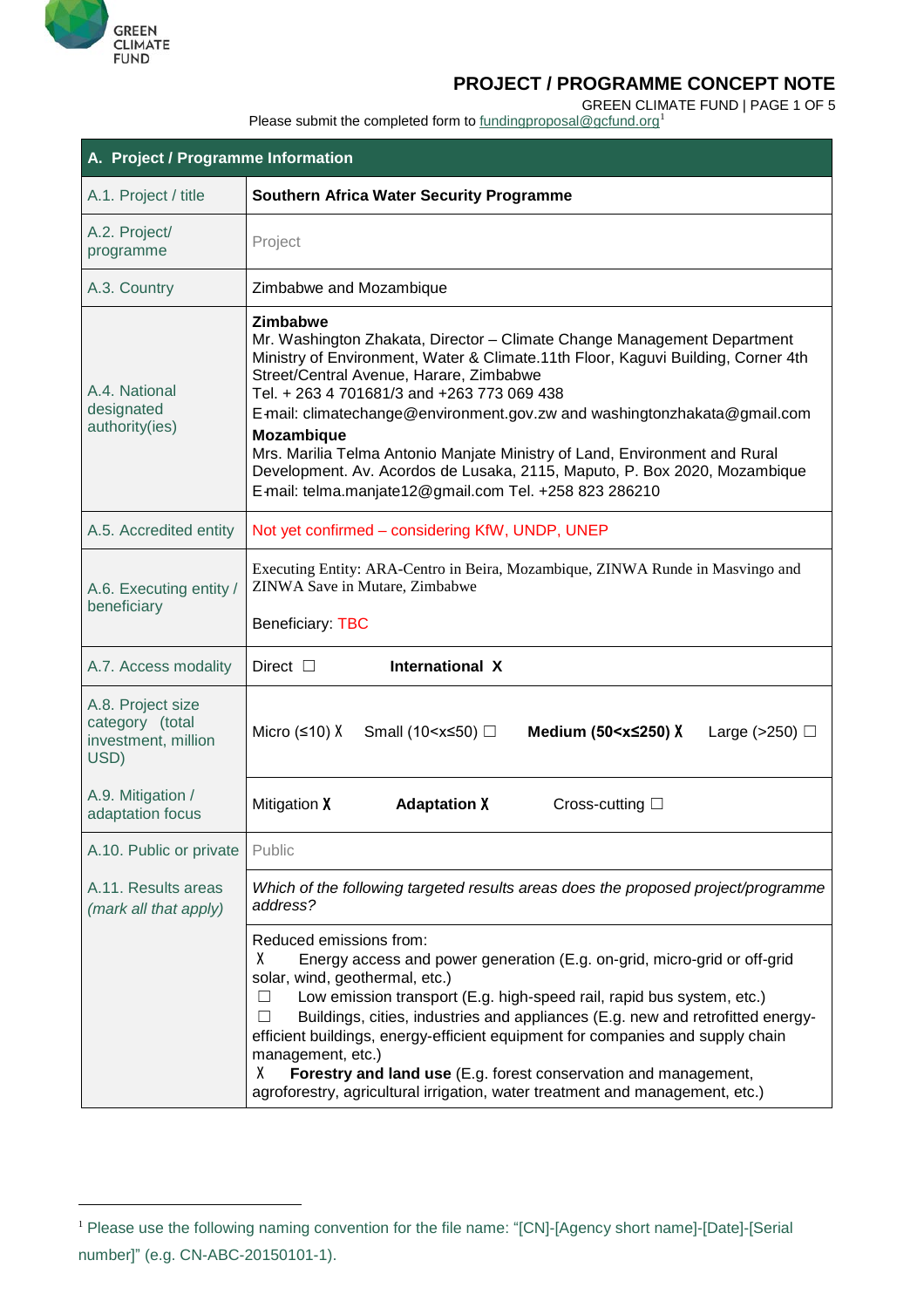

GREEN CLIMATE FUND | PAGE 2 OF 5

|                                                         | Increased resilience of:<br>X<br>Most vulnerable people and communities (E.g. mitigation of operational<br>risk associated with climate change – diversification of supply sources and supply<br>chain management, relocation of manufacturing facilities and warehouses, etc.)<br>X<br>Health and well-being, and food and water security (E.g. climate-resilient<br>crops, efficient irrigation systems, etc.)<br>Infrastructure and built environment (E.g. sea walls, resilient road networks,<br>X<br>etc.)<br>X<br><b>Ecosystems and ecosystem services</b> (E.g. ecosystem conservation and<br>management, ecotourism, etc.) |
|---------------------------------------------------------|-------------------------------------------------------------------------------------------------------------------------------------------------------------------------------------------------------------------------------------------------------------------------------------------------------------------------------------------------------------------------------------------------------------------------------------------------------------------------------------------------------------------------------------------------------------------------------------------------------------------------------------|
| A.12. Project /<br>programme life span                  | 6 years                                                                                                                                                                                                                                                                                                                                                                                                                                                                                                                                                                                                                             |
| A.13. Estimated<br>implementation start<br>and end date | Start: Jan 2016<br>End: Jan 2022                                                                                                                                                                                                                                                                                                                                                                                                                                                                                                                                                                                                    |

#### **B. Project/Programme Details**

The Fund requires the following preliminary information in order to promptly assess the eligibility of project/programme investment. These requirements may vary depending on the nature of the project/programme.

| B.1. Project /<br>programme<br>description<br>(including<br>objectives) | The Southern Africa Water Security Programme is intended to increase climate<br>resilience through improved water, food and energy security. The programme will<br>build climate resilience among highly vulnerable, food insecure rural communities<br>living in southern African states by supporting: 1) the rehabilitation of degraded<br>habitats and protection of critical transboundary water resources; 2) the development<br>and rehabilitation of small scale water resource infrastructure able to withstand<br>climate change; and 3) the increased adaptive capacity of vulnerable groups. Initially,<br>interventions will focus on three transboundary projects in Zimbabwe and<br>Mozambique and the programme will then be scaled up to include other southern<br>African states. The programme will be co-financed by DFID's CRIDF small-scale<br>infrastructure programme in Southern Africa.                                                                                                                                                                                                                                                       |
|-------------------------------------------------------------------------|-------------------------------------------------------------------------------------------------------------------------------------------------------------------------------------------------------------------------------------------------------------------------------------------------------------------------------------------------------------------------------------------------------------------------------------------------------------------------------------------------------------------------------------------------------------------------------------------------------------------------------------------------------------------------------------------------------------------------------------------------------------------------------------------------------------------------------------------------------------------------------------------------------------------------------------------------------------------------------------------------------------------------------------------------------------------------------------------------------------------------------------------------------------------------|
|                                                                         | Across the Southern African region, climate observations show an increase in<br>temperatures, especially minimum temperatures. According to the Fifth IPCC<br>Assessment Report, temperatures in the region have risen by over 0.5°C over the last<br>100 years (with the most significant warming occurring during the last 2 decades) with<br>minimum temperatures increasing more rapidly relative to maximum temperatures<br>over inland southern Africa. The region's climate is expected to become hotter and<br>drier with a further increase in mean temperatures between 2°C and 4.5°C in the next<br>50 to 100 years. Across southern Africa, warmer temperatures are expected to affect<br>natural ecosystems and agricultural crops with adverse impacts on the productivity of<br>rangeland and food production.                                                                                                                                                                                                                                                                                                                                           |
|                                                                         | Overall, since 1950, the region has also witnessed a downward trend in rainfall.<br>There is a lack sufficient observational data on southern Africa to draw firm<br>conclusions about trends in annual precipitation over the past century. However,<br>where data are available these suggest that the region has experienced a downward<br>trend in rainfall and frequent droughts. The IPCC Fifth Assessment Report indicates<br>that there is <i>medium confidence</i> that droughts will intensify in the 21st century in some<br>seasons, due to reduced precipitation and/or increased evapotranspiration. Drier<br>winters are projected over a large area in southern Africa by the end of the century<br>and declining rainfall is also projected during austral spring months. Precipitation<br>patterns are also expected to change in intensity and frequency, resulting in more<br>extreme events and longer periods between rainfall. Apart from changes in total or<br>mean summer rainfall, certain intra-seasonal characteristics of seasonal rainfall such<br>as onset, duration, dry spell frequencies, and rainfall intensity as well as delay of |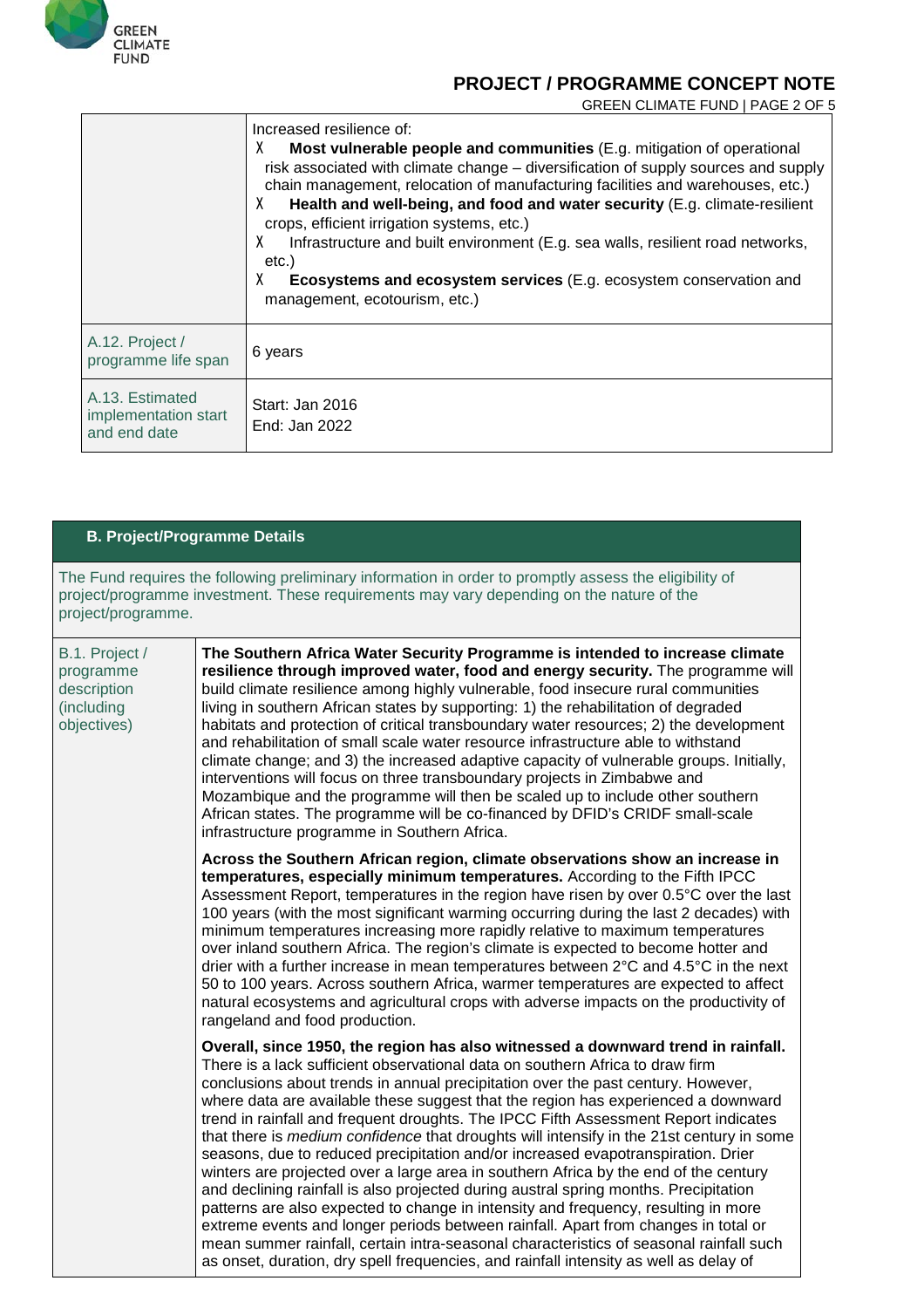

<span id="page-3-1"></span><span id="page-3-0"></span>

| rainfall onset have changed.                                                                                                                                                                                                                                                                                                                                                                                                                                                                                                                                                                                                                                                                                                                                                                                                                                                                                                                                                                                                                                                                                                                                                                                                                                                                                                                                                                                                                                                                                                                                                                                                                                                                                                                                                                                                                                                                  |  |
|-----------------------------------------------------------------------------------------------------------------------------------------------------------------------------------------------------------------------------------------------------------------------------------------------------------------------------------------------------------------------------------------------------------------------------------------------------------------------------------------------------------------------------------------------------------------------------------------------------------------------------------------------------------------------------------------------------------------------------------------------------------------------------------------------------------------------------------------------------------------------------------------------------------------------------------------------------------------------------------------------------------------------------------------------------------------------------------------------------------------------------------------------------------------------------------------------------------------------------------------------------------------------------------------------------------------------------------------------------------------------------------------------------------------------------------------------------------------------------------------------------------------------------------------------------------------------------------------------------------------------------------------------------------------------------------------------------------------------------------------------------------------------------------------------------------------------------------------------------------------------------------------------|--|
| Extreme weather events have already resulted in the loss of life, illness, and<br>crop losses and damage to other assets. An increase in the frequency of cyclone<br>activity in the South West Indian Ocean region is associated with flooding in countries<br>on the eastern side of the SADC region. Heavy floods displaced more than a million<br>people in southern Africa in 2007 and in 2013, the eastern coastal part of the region<br>was flooded three times more than normal. It is very likely that heat waves will occur<br>more often and last longer, and that extreme precipitation events will become more<br>intense and frequent in many regions. Longer-term effects include increases in the<br>price of staple foods, a reduction in food security, malnourishment, malnutrition and<br>stunting in children, as well as lower educational attainment.                                                                                                                                                                                                                                                                                                                                                                                                                                                                                                                                                                                                                                                                                                                                                                                                                                                                                                                                                                                                                  |  |
| Vulnerability to climate change varies across the southern Africa region and is<br>influenced by a range of social, economic and other environmental factors that<br>interact with climate change. Southern Africa is highly susceptible to climate change<br>due to growing populations, a high prevalence of poverty, malnutrition, urbanisation,<br>land degradation and pollution which combine with climate change to compromise the<br>region's ability to provide food, water and energy security to its populations as well as<br>to achieve its development potential. Climate change impacts are projected to slow<br>down economic growth, make poverty reduction more difficult, further erode food<br>security and prolong existing and create new poverty traps, the latter particularly in<br>urban areas and emerging hotspots of hunger.                                                                                                                                                                                                                                                                                                                                                                                                                                                                                                                                                                                                                                                                                                                                                                                                                                                                                                                                                                                                                                     |  |
| The agricultural and water sectors are particularly vulnerable to climate<br>impacts. Water resources are subjected to high hydro-climatic variability over space<br>and time, and are a key constraint on the continent's continued economic<br>development. For example, adequate provision of water for livestock production is<br>likely to become more difficult and the distribution of economically important pests in<br>lowland and dryland areas may change. Climate change is also expected to amplify<br>existing stress on water availability across Africa because the impacts of climate<br>change are superimposed onto already water-stressed catchments with complex land<br>uses and engineered water systems <sup>2</sup> .                                                                                                                                                                                                                                                                                                                                                                                                                                                                                                                                                                                                                                                                                                                                                                                                                                                                                                                                                                                                                                                                                                                                               |  |
| As agriculture depends on water availability and specific temperature ranges<br>for plant growth, the sector is highly sensitive to climate change. This has<br>severe implications for livelihoods, the availability of food and economic growth due to<br>agriculture's significant contribution to GDP and employment in most southern African<br>countries. Changes in the length of growing season are already leading to declining<br>agricultural productivity with a number of countries reporting decreased crop yields<br>(particularly cereals) due to poor rainfall resulting in increased food prices and<br>reduced casual labour opportunities especially for poor households. Reduction of<br>arable land, widespread shortage of water, diminishing food and fish stocks,<br>increased flooding and prolonged droughts are already happening and leading to<br>frequent humanitarian crises in the region. Maize-based systems are among the most<br>vulnerable to climate change with estimated yield losses at mid-century estimated to<br>be 18% for the region, with yield losses for South Africa and Zimbabwe in excess of<br>30% <sup>3</sup> which will create an upward pressure on prices of basic cereals. Climate<br>impacts are likely to be further aggravated by HIV/AIDS and poor adaptation. A high<br>prevalence of vector and water-borne diseases that are influenced by climatic<br>elements also increases vulnerability to climate change as climate change is known to<br>be a multiplier of existing health vulnerabilities which are associated with insufficient<br>access to safe water and improved sanitation, food insecurity, and limited access to<br>health care and education (IPCC 2014). Building resilience to climate stresses and<br>shocks in these key sectors is therefore critical for future growth and poverty<br>alleviation. |  |
| The programme will build on and support existing efforts across the SADC<br>region to enhance water, food and energy security. Climate change adaptation in<br>the water sector is a transboundary process which requires the adjustment of<br>societies and economies at different levels, from the grass roots up to the river basin<br>and regional levels. At the regional level, SADC has responded to the impacts of<br>climate change by initiating the development of a regional programme (guided by the                                                                                                                                                                                                                                                                                                                                                                                                                                                                                                                                                                                                                                                                                                                                                                                                                                                                                                                                                                                                                                                                                                                                                                                                                                                                                                                                                                             |  |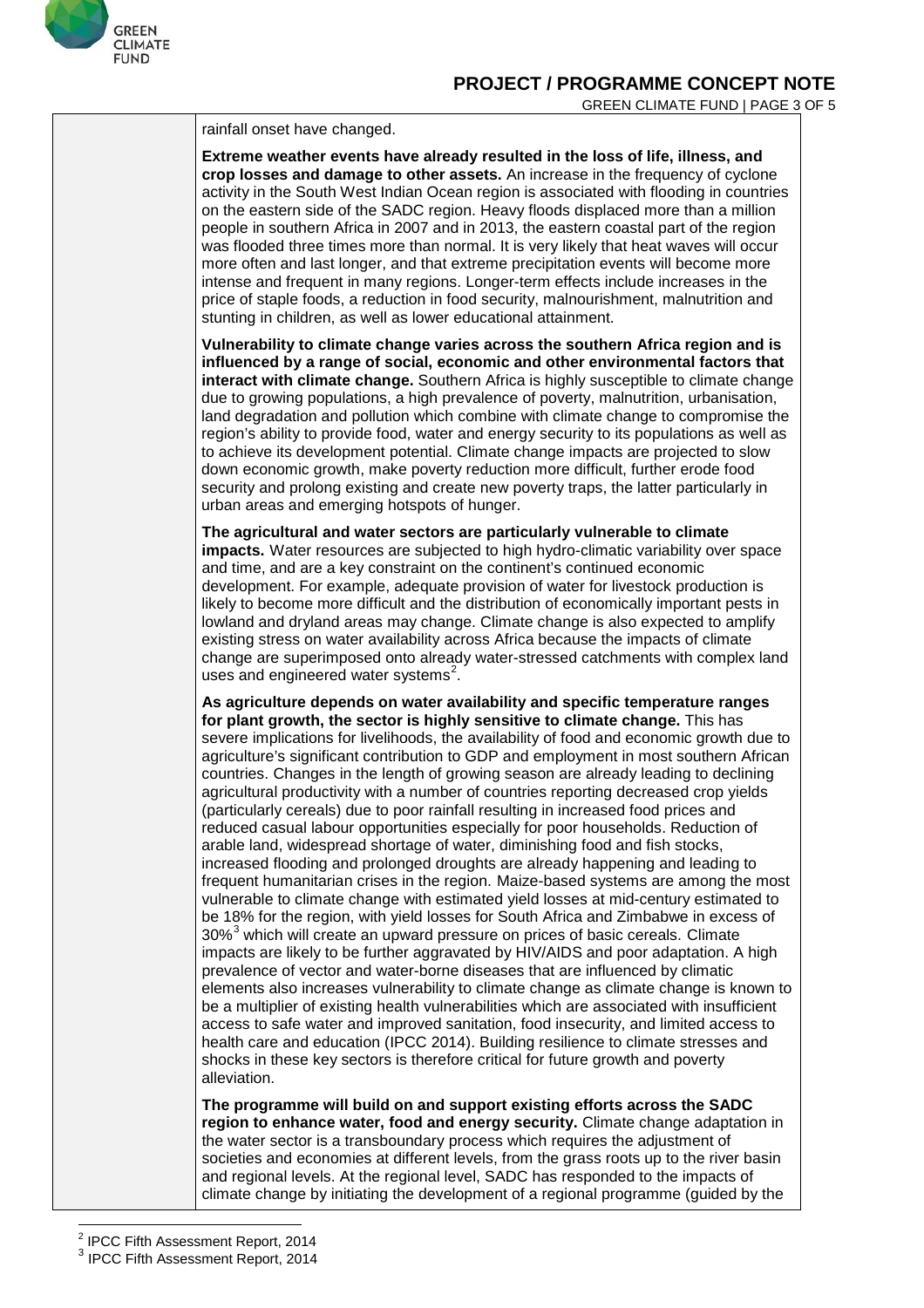

 $\overline{\phantom{a}}$ 

#### **PROJECT / PROGRAMME CONCEPT NOTE**

GREEN CLIMATE FUND | PAGE 4 OF 5

report on the Southern Africa Sub-regional Framework of Climate Change Programmes) on climate change which is still in the development phase. All of the target countries have signed and ratified the Climate Change Convention (UNFCCC) and the Kyoto Protocol. The programme will support SADC listed priority projects that integrate land and water management, and disaster risk reduction, within a framework of emerging climate change risks to increase resilience to projected climate change impacts. So far CRIDF has supported the design of three transboundary projects that could be funded through the programme:

- 1. Supporting Climate Adaptation through community based IWRM&D in the Save Basin
- 2. Limpopo Climate Adaptation Project
- 3. Buzi River Basin Climate Resilience Fund

Project concepts and initial scoping studies are attached at Annex \*\* for each of these projects.

**Supporting Climate Adaptation through community based IWRM&D in the Save Basin**

**The Supporting Climate Adaptation in the Save Basin Project is intended to increase climate resilience through the restoration of ecosystem services and improved water security for strengthened agricultural livelihoods.** The project will restore ecosystems services and build climate resilience among highly vulnerable, food insecure rural communities by supporting: 1) the rehabilitation of degraded habitats and protection of critical transboundary water resources; 2) small scale water resource infrastructure developed and managed to withstand climate change; and 3) increased capacity of stakeholders to integrate adaptation into planning for water resource management to support climate resilient livelihoods.

**The Save River Basin is one of three basins shared exclusively by Zimbabwe and Mozambique and is home to 3.17 million people.** Water resources are critical as more than 80% of the population depends on rain fed subsistence agriculture for their livelihood<sup>[4](#page-4-0)</sup>. However, severe drought and flood disasters result in total crop failure most years. Uncontrolled expansion of cultivation on marginal lands and river buffer zones, widespread deforestation and unplanned settlement activities in the upper and middle catchment of the Save River in Zimbabwe have led to extensive erosion and siltation of of rivers, reservoirs and dams. This has led to severe flooding in the low lying areas of the basin in Mozambique. The Government of Zimbabwe has officially designated the 'Save Basin as degraded, and requiring restoration'.

**Investment in water infrastructure development and habitat rehabilitation is needed to increase agricultural production.** Investing in small dams, irrigation and livestock water schemes will boost water storage capacity, minimise the impacts of dry spells and droughts and reduce flood risk as well as raise agricultural productivity and alleviate poverty. The project will promote integrated water resources management to reduce climate vulnerability and to ensure that water management systems are well adapted to cope with increased climate variability (in line with SADC's climate adaptation strategy for the water sector). The project will also rehabilitate degraded areas of the watersheds identified in an initial scoping study to protect water resources and restore ecosystem services that are essential for supporting rural livelihoods in the basin especially livestock and crop production. CRIDF is currently implementing two demonstration projects in two of these districts. Additionally, more than 8 large multi-purpose dams have been identified in the Save Basin Joint IWRM Strategy. The Strategy promotes plans to prioritise one or two for implementation to supply the various small schemes throughout the basin.

**The project will also build the capacity of key institutions and local communities involved in water resource development to make informed choices in adapting to climate change.** As well as supporting better water resource management, the project will include interventions to increase the climate resilience of farming and livestock systems and avert future food shortages. Capacity for

<span id="page-4-0"></span><sup>4</sup> The Republic of Mozambique and the Republic of Zimbabwe (2013). The Save River Basin – <sup>a</sup> shared water resource Iddegtated Water Resources Management Strategy.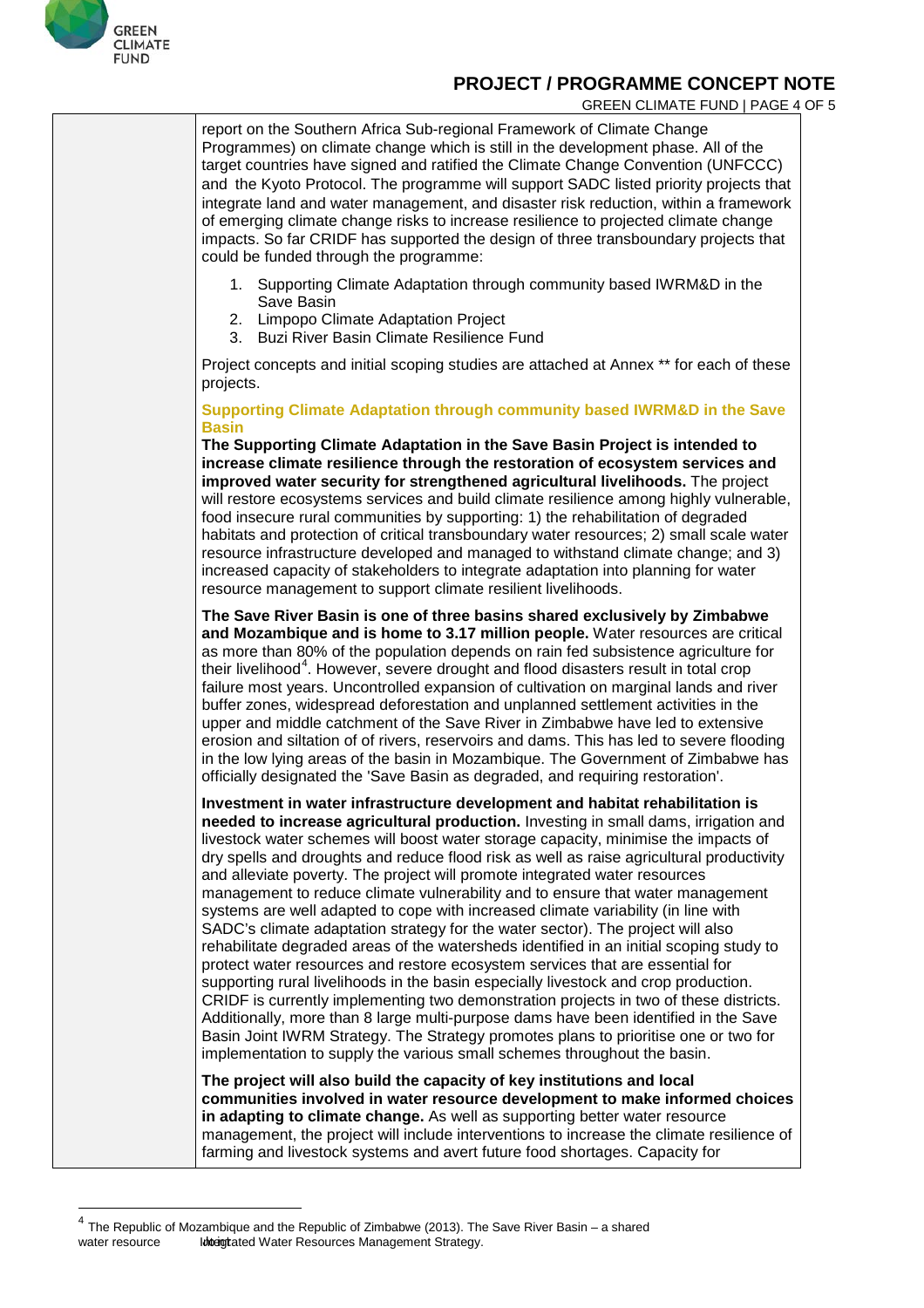

GREEN CLIMATE FUND | PAGE 5 OF 5

monitoring water resources and vulnerability to climate change in the Save basin will also be developed along with support to build the adaptive capacity $^5$  $^5$ , of people most vulnerable to climate change through the development of adaptation strategies that are appropriate to existing conditions.

#### **Limpopo Climate Adaptation Project**

**The Limpopo Climate Adaptation Project is designed to support small-holders living in Matabeleland, Zimbabwe to adapt to climate change through improved water, food and energy security.** The project will enhance the climate resilience of rural livelihoods by increasing water and food security of local communities through support for: 1) climate adaptation planning by communities; 2) small-scale irrigation, livestock watering and general water supplies; and 3) climate resilient livelihoods.

**Matabeleland in the eastern Limpopo catchment is the driest and one of the most food insecure regions of Zimbabwe.** The Matabeleland provinces, in the west and south-west of Zimbabwe, are highly prone to drought and farmers struggle with erratic rainfall which results in the failure of rain fed agriculture in two out of three years on average. The current drought is expected to cause widespread food shortages and hunger. Safety-net interventions by the government and partners are limited and lean season humanitarian assistance is expected to be lower than average due to a challenging funding situation $^6$  $^6$ .

**There is an urgent need to rehabilitate and build new small dams and irrigation schemes in the Matabeleland region to improve water security and avert future food shortages.** Matabeleland is located between the Limpopo and Zambezi rivers and small dams have historically played a crucial role in small-scale irrigation, livestock watering and water supply. However, existing dams are poorly maintained and have reduced capacities as a result of siltation. The objective of the project is to reduce the vulnerability of local communities to climate change by supporting local adaptation plans, constructing and rehabilitating dams and enabling climate resilient livelihoods. The project will build awareness of climate threats and provide support to enhance local capacities for adaptation planning by re-establishing the "Give a Dam" Consortium and supporting the construction /rehabilitation of around 300 dams and irrigation schemes over a six-year period along with interventions to increase the climate resilience of farming and livestock systems and avert future food shortages. CRIDF already holds a database together with a consortium of Zimbabwe NGOs providing details and location of up 1600 dams in the south west of Zimbabwe

#### **Buzi River Basin Climate Resilience Fund**

**The Buzi River Basin Small-scale Climate Resilience Fund is intended to build climate resilience of vulnerable rural communities in the Buzi River Basin** by supporting small scale, community based Integrated Water Resource Management and Development (IWRM&D) initiatives. The aim is to improve the management of surface waters and support adaptive farming strategies to build climate resilience. The fund will be managed by ARA-Centro and ZINWA, the parastatal agencies responsible for managing water resources on a catchment basis in Mozambique and Zimbabwe respectively, with Technical Assistance provided by CRIDF.

**The Buzi is a transboundary river basin shared between Zimbabwe and Mozambique with a catchment area of 27,700 km<sup>2</sup> of which 88% is located in Mozambique and 12% in Zimbabwe.** The Buzi catchment is important for hydropower and agriculture (bananas, beans, vegetables, forestry and tea growing). There are around 1.2 million people living in the Buzi basin (projected to rise to 1.9 million by 2030), the majority of which are poor and depend on rainfed agriculture. Buzi is prone to heavy rains and flooding during the four month rainy season but also to dry spells and drought in the dry season due to water scarcity arising from poor water management and high evaporation rates. The area is also affected by overexploitation of natural resources, land degradation, soil erosion (especially in the communal lands of Zimbabwe), deforestation, invasion of water hyacinth and pollution from industry and manual labour on commercial farming estates. Institutional capacities to manage flooding, drought and actively participate in negotiations of

<span id="page-5-0"></span> $^5$  Defined as the ability of a system [human or natural] to adjust to climate change (including climate variability and extremes) to moderate potential damages, to take advantage of opportunities, or to cope with the consequences. Intergovernmental Panel on Climate Change (IPCC) Working  $\overline{a}$ 

<span id="page-5-1"></span>Group 2, 2001. Third Assessment Report, Annex B: Glossary of Terms.<br>6 Food Security Outlook for [Southern](http://www.fews.net/southern-africa) Africa [Zimbabwe.](http://www.fews.net/southern-africa/zimbabwe) July 2015 to December 2015. A typically high cereal prices and reduced livelihood options lead to Stressed and Crisis outcomes.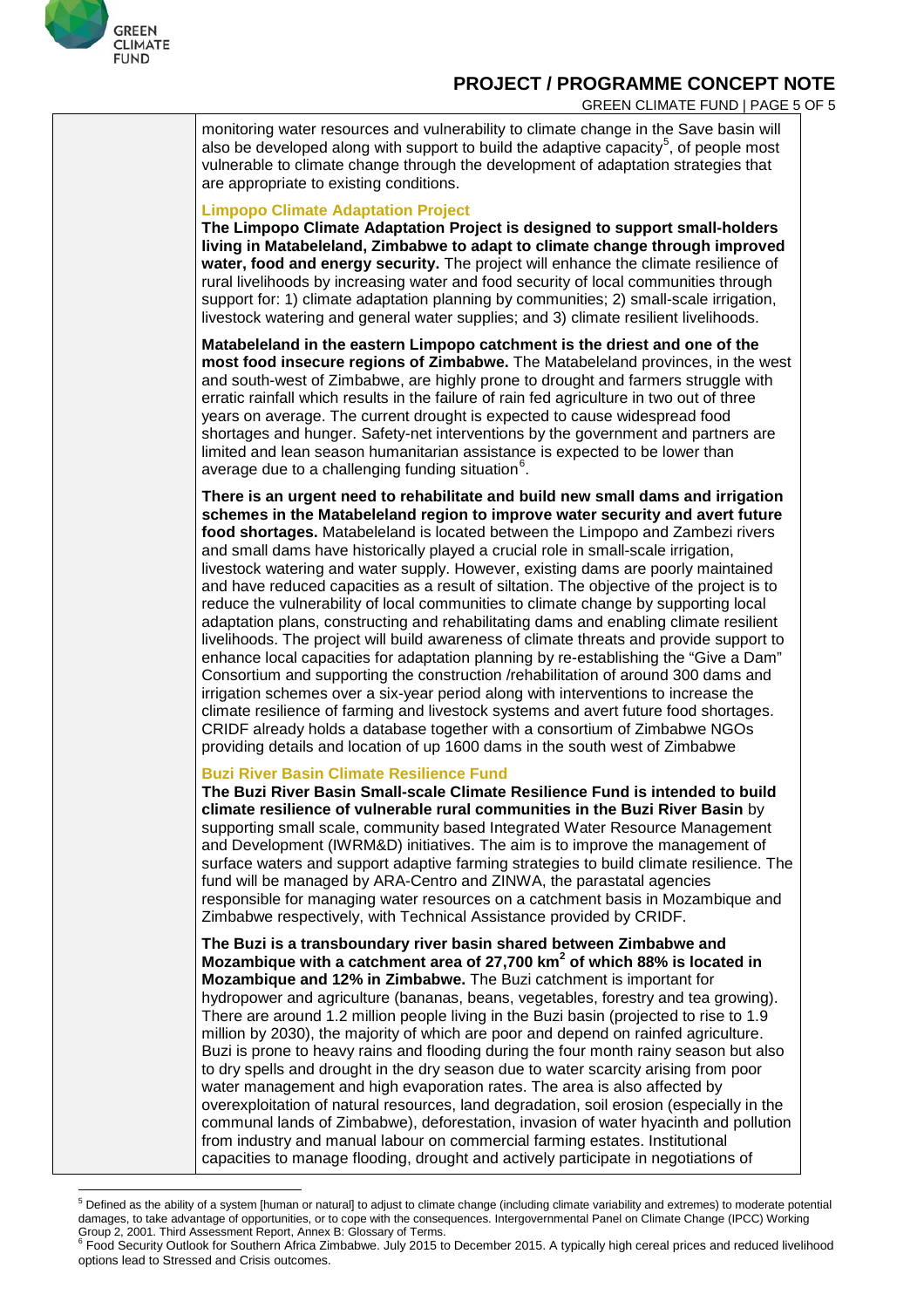

|                                   | GREEN CLIMATE FUND   PAGE 6 OF 5                                                                                                                                                                                                                                                                                                                                                                                                                                                                                                                                                                                                                                                                                                                                                                                                                                                                                                                                                                                                                                                                                                           |
|-----------------------------------|--------------------------------------------------------------------------------------------------------------------------------------------------------------------------------------------------------------------------------------------------------------------------------------------------------------------------------------------------------------------------------------------------------------------------------------------------------------------------------------------------------------------------------------------------------------------------------------------------------------------------------------------------------------------------------------------------------------------------------------------------------------------------------------------------------------------------------------------------------------------------------------------------------------------------------------------------------------------------------------------------------------------------------------------------------------------------------------------------------------------------------------------|
|                                   | shared water resources are weak in both countries.                                                                                                                                                                                                                                                                                                                                                                                                                                                                                                                                                                                                                                                                                                                                                                                                                                                                                                                                                                                                                                                                                         |
|                                   | Initially, it is envisaged that US\$500,000 will be needed to capitalise the Fund<br>and support a minimum of ten of Small Grant projects. The project is guided by<br>the CRIDF and Pubusa Portfolio Strategies as well as experience from a similar Fund<br>established in the Pungwe Basin (which is managed by the same institutions). CRIDF<br>has already conducted an in-depth assessment and has created a preliminarily design<br>of a suitable fund model. An appropriate and effective governance structure, criteria<br>for project selection, reporting mechanisms and the technical assistance requirements<br>for fund beneficiaries in the Buzi River Basin will be developed during proposal<br>preparation.                                                                                                                                                                                                                                                                                                                                                                                                              |
| B.2. Background<br>information on | Describe project/programme sponsor's operating experience in the host country or other<br>developing countries.                                                                                                                                                                                                                                                                                                                                                                                                                                                                                                                                                                                                                                                                                                                                                                                                                                                                                                                                                                                                                            |
| project/programme<br>sponsor      | CRIDF is a DFID supported water infrastructure programme for southern Africa.<br>Working to deliver sustainable small-scale infrastructure across 11 SADC countries,<br>the demand-driven programme focuses on water services, water resource<br>management, and water for livelihoods, fostering sustainable development of the<br>region's water resources and addressing the water, food and energy nexus. CRIDF<br>supports small-scale water infrastructure projects and facilitates access to finance for<br>the implementation of these projects. Such interventions provide the entry point and<br>platform for CRIDF to engage with, support and influence key SADC interventions,<br>river basin organisations and national stakeholders. Activities are selected according<br>to a set of CRIDF principles to ensure that investments align with strategic objectives<br>that have been developed specifically for each SADC river basin. All CRIDF projects<br>are selected from the SADC priority list. An MOU between CRIDF and SADC is<br>attached at Annex **.                                                             |
|                                   | CRIDF is currently involved in a number of projects in Zimbabwe. These range<br>from optimisation of planning and management of transboundary large scale water<br>infrastructure, design and construction of small scale infrastructure and livelihoods<br>schemes with capacity development as a cross-cutting support. In the Limpopo Basin,<br>CRIDF is supporting NGOs and water professionals in the holistic planning and<br>delivery of small scale water infrastructure for improved livelihoods. Climate change<br>risk assessments, gender and social inclusion comprise pillars of CRIDF support,<br>while capacity development of NGOs to prepare, package and implement such<br>projects is a focal point of CRIDF support. Support is provided to create linkages<br>between markets and the communities for surplus produce. CRIDF's work will also<br>facilitate the formation of a Stakeholder Advisory Committee that will bring together<br>government and non-state actors to guide beneficiaries in the delivery process. This<br>initiative is expected to lay foundations for the proposed GCF supported projects. |
|                                   | Need para on CRIDF work in Mozambique and other SADC countries                                                                                                                                                                                                                                                                                                                                                                                                                                                                                                                                                                                                                                                                                                                                                                                                                                                                                                                                                                                                                                                                             |
|                                   | CRIDF's work is intended to ensure that poor people in countries of the SADC<br>region benefit from climate-resilient water infrastructure. This will create<br>conditions for enhanced cooperation between stakeholders in shared river basins, and<br>strengthens the evidence base for cooperation on shared waters. Through these<br>outputs and outcomes the CRIDF programme contributes to peaceful, climate-resilient<br>and sustainable planning and management of shared waters in SADC, generating<br>current and future benefits to the poor.                                                                                                                                                                                                                                                                                                                                                                                                                                                                                                                                                                                   |
|                                   | CRIDF collaborates with interested partners, to support small projects to assist<br>vulnerable communities attain food security and improved livelihoods that are,<br>in the longer term, climate resilient. CRIDF supports actions or projects at regional,<br>national, sub-national, or local levels that better enable communities, particularly the<br>poor, to predict, manage, or mitigate the impacts of extreme climate events through<br>infrastructure interventions; it is however recognised that the demand for financial<br>resources in the Southern African region to implement these infrastructure<br>interventions far outweighs the resources at CRIDF's disposal. Hence the need for<br>additional funds from GCF.                                                                                                                                                                                                                                                                                                                                                                                                   |
|                                   | Describe financial status and how the project/programme sponsor will support the<br>project/programme in terms of equity, management, operations, production and marketing.                                                                                                                                                                                                                                                                                                                                                                                                                                                                                                                                                                                                                                                                                                                                                                                                                                                                                                                                                                |
|                                   | The CRIDF Project started in April 2013 and ends on 31 <sup>st</sup> March 2017 although a<br>Business Case for a second phase is currently under development by DFID. Details                                                                                                                                                                                                                                                                                                                                                                                                                                                                                                                                                                                                                                                                                                                                                                                                                                                                                                                                                             |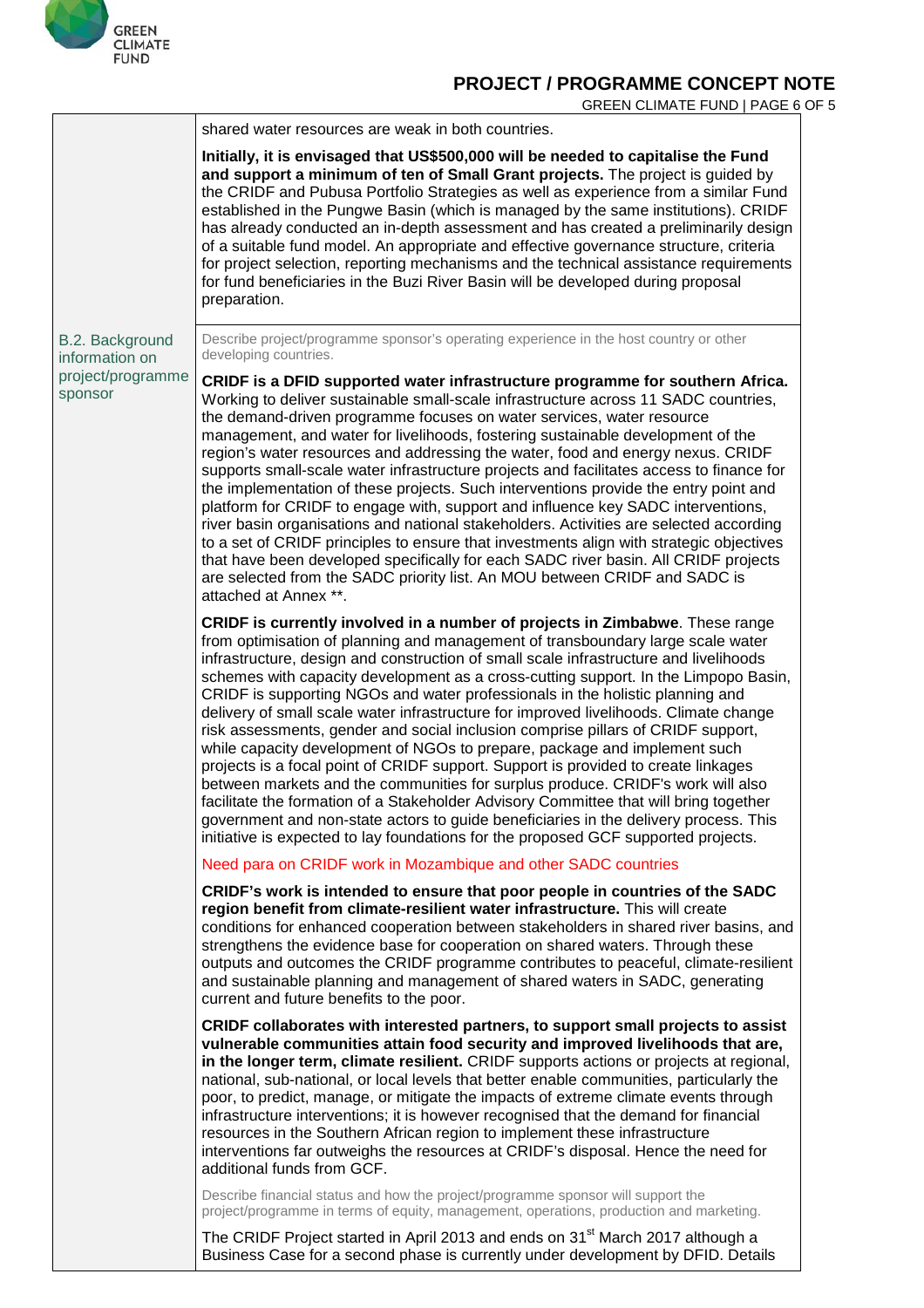

GREEN CLIMATE FUND | PAGE 7 OF 5

|                                                                                      | regarding CRIDF's Financial Status are shown below.                                                                                                                                                                                                                                                                                                                                                                                                                                                                                                                                                                                                                                                                                                                                                                                                                                                                                                       |  |  |  |  |  |
|--------------------------------------------------------------------------------------|-----------------------------------------------------------------------------------------------------------------------------------------------------------------------------------------------------------------------------------------------------------------------------------------------------------------------------------------------------------------------------------------------------------------------------------------------------------------------------------------------------------------------------------------------------------------------------------------------------------------------------------------------------------------------------------------------------------------------------------------------------------------------------------------------------------------------------------------------------------------------------------------------------------------------------------------------------------|--|--|--|--|--|
|                                                                                      | Total Facility Size: Approx. US\$38m<br>$\bullet$<br>Commitments of facility up to Dec 2015: Approx. US\$25m<br>$\bullet$<br>Remaining funding at end of Dec 2015: Approx. US\$13m<br>$\bullet$<br>Total planned Capex (CRIDF Funded): Approx. US\$8m<br>$\bullet$                                                                                                                                                                                                                                                                                                                                                                                                                                                                                                                                                                                                                                                                                        |  |  |  |  |  |
| B.3. Market<br>overview                                                              | Describe the market for the product(s) or services including the historical data and<br>forecasts.                                                                                                                                                                                                                                                                                                                                                                                                                                                                                                                                                                                                                                                                                                                                                                                                                                                        |  |  |  |  |  |
|                                                                                      | The lack of water infrastructure and environmental degradation is a huge<br>problem for people living in southern Africa. The high dependence on rain-fed<br>agriculture and cattle rearing means that there is a huge demand from communities<br>living in the catchment for small scale, community managed interventions that improve<br>water and food security and secure rural livelihoods. This is evidenced by numerous<br>stakeholder engagements, the incidence of floods and droughts and the adverse<br>impacts this has on food security, nutrition, property, poverty levels and the local<br>economy.                                                                                                                                                                                                                                                                                                                                       |  |  |  |  |  |
|                                                                                      | Provide the key competitors with market shares and customer base (if applicable).                                                                                                                                                                                                                                                                                                                                                                                                                                                                                                                                                                                                                                                                                                                                                                                                                                                                         |  |  |  |  |  |
|                                                                                      | Four projects have already been implemented in the Save River Basin as part of                                                                                                                                                                                                                                                                                                                                                                                                                                                                                                                                                                                                                                                                                                                                                                                                                                                                            |  |  |  |  |  |
|                                                                                      | the African Development bank funded SADC's Shared Water-Course Support<br>Project (SWCSP) which supported Community Basin Mini-projects in the Buzi,<br>Ruvuma and Save River basins. These mini-projects are small water management<br>projects that have been identified and selected for execution, operation and<br>maintenance by communities with support from the river basin office with the aim of<br>improving water resource management and food security in the basins. The<br>maximum budget for each project was capped at USD200,000 but this was sufficient<br>to cover detailed design and construction only. Procurement and construction                                                                                                                                                                                                                                                                                               |  |  |  |  |  |
| supervision costs were provided free by the River Basin Offices. These mini-projects |                                                                                                                                                                                                                                                                                                                                                                                                                                                                                                                                                                                                                                                                                                                                                                                                                                                                                                                                                           |  |  |  |  |  |
|                                                                                      | provide a good foundation for learning, scaling up and coordinating IWRM&D<br>interventions in the whole basin.                                                                                                                                                                                                                                                                                                                                                                                                                                                                                                                                                                                                                                                                                                                                                                                                                                           |  |  |  |  |  |
|                                                                                      | Likewise, in the Limpopo catchment there are a number of development<br>agencies that are active in tackling water and food security but the demand for<br>support far outstrips the resources available. For example, FAO and the EU have<br>mobilised USD 19 million to support 20 irrigation schemes in Southern Matabeleland<br>and to support livestock operations in Northern Matabeleland (over 4 years 2014-18)<br>but this is unlikely to meet demand across the Matabeleland provinces. Given the<br>large area and population of Matabeleland and that these interventions are located in<br>different districts, there is unlikely to be any overlap or duplication of the proposed<br>schemes with EU/FAO project. Rather there will be opportunities for synergies,<br>collaboration and knowledge sharing.                                                                                                                                 |  |  |  |  |  |
|                                                                                      | In the Buzi basin, there are currently no other funding entities supporting demand led,<br>community based IWRM&D projects.                                                                                                                                                                                                                                                                                                                                                                                                                                                                                                                                                                                                                                                                                                                                                                                                                               |  |  |  |  |  |
|                                                                                      | Provide pricing structures, price controls, subsidies available and government<br>involvement (if any).                                                                                                                                                                                                                                                                                                                                                                                                                                                                                                                                                                                                                                                                                                                                                                                                                                                   |  |  |  |  |  |
|                                                                                      | N/A                                                                                                                                                                                                                                                                                                                                                                                                                                                                                                                                                                                                                                                                                                                                                                                                                                                                                                                                                       |  |  |  |  |  |
| B.4. Regulation,<br>taxation and<br>insurance                                        | Provide details of government licenses, or permits required for implementing and<br>operating the project/programme, the issuing authority, and the date of issue or<br>expected date of issue.                                                                                                                                                                                                                                                                                                                                                                                                                                                                                                                                                                                                                                                                                                                                                           |  |  |  |  |  |
|                                                                                      | Some of the infrastructure interventions will require approval from the<br>Zimbabwe National Water Authority. According to the Zimbabwe Water Act: No. 31<br>of 1998, none of the dams in this proposal are classified as large dams. For dams that<br>are between 8 and 15m in crest height, with a capacity ranging from 500,000 to 1<br>million cubic meters, approval from ZINWA (Zimbabwe National Water Authority which<br>is a member of the Consortium) will be required while those less than 8m, and with<br>less than 500,000 cubic meters do not require official approval. Contractors will be<br>required to meet the required safety regulations in Zimbabwe. The Environmental<br>Management Agency (EMA), as the government agency responsible for ensuring that<br>environmental requirements are met, will support and guide the Campaign in terms of<br>the environmental regulations to be complied with. Impact Assessments will be |  |  |  |  |  |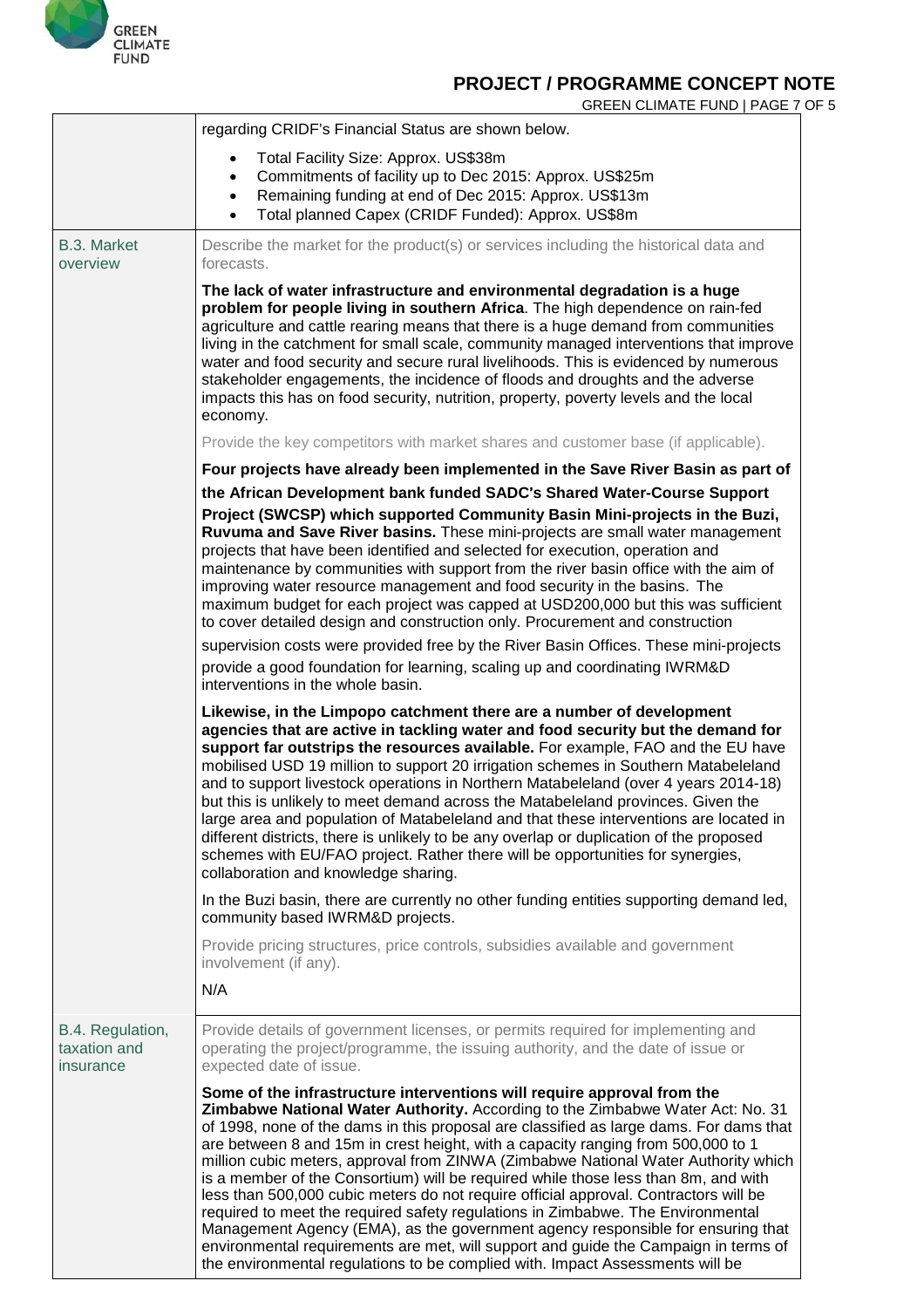

GREEN CLIMATE FUND | PAGE 8 OF 5

|                                        | undertaken during the design stage under the guidance of EMA, and mitigation<br>measures will be determined.                                                                                                                                                                                                                                                                                                                                                                                                                                                                                                                                                                                                                                                                                                                                                                             |
|----------------------------------------|------------------------------------------------------------------------------------------------------------------------------------------------------------------------------------------------------------------------------------------------------------------------------------------------------------------------------------------------------------------------------------------------------------------------------------------------------------------------------------------------------------------------------------------------------------------------------------------------------------------------------------------------------------------------------------------------------------------------------------------------------------------------------------------------------------------------------------------------------------------------------------------|
|                                        | Describe applicable taxes and foreign exchange regulations.                                                                                                                                                                                                                                                                                                                                                                                                                                                                                                                                                                                                                                                                                                                                                                                                                              |
|                                        | Zimbabwe currently runs on a United States dollar currency, with no national<br>currency. Implementation contracts generally attract import duties and value added<br>taxes. A possibility exists, however, for exemption from import duties and taxes where<br>the projects are accorded National Status. Considering the scale of the GCF support<br>and with support from the NDA, national status is considered a distinct possibility.                                                                                                                                                                                                                                                                                                                                                                                                                                              |
|                                        | Mozambique recently introduced exchange controls to avert a currency crisis, after<br>running down its foreign reserves to defend its currency the metical which, up until the<br>end of October this year, has fallen 43% against the dollar this year largely due to<br>depressed commodity prices and rising Government debt. All foreign-exchange<br>transactions are subject to registration, but not all require the prior authorisation of the<br>Bank of Mozambique. Import duties and VAT will are expected to apply to imported<br>equipment and materials.                                                                                                                                                                                                                                                                                                                    |
|                                        | Provide details on insurance policies related to project/programme.                                                                                                                                                                                                                                                                                                                                                                                                                                                                                                                                                                                                                                                                                                                                                                                                                      |
|                                        | All construction is expected to be managed through small works contracts let through<br>a competitive and transparent procurement process. Such contractors will be required<br>to carry construction all risk insurance cover while all professionals will be required to<br>carry professional indemnity cover.                                                                                                                                                                                                                                                                                                                                                                                                                                                                                                                                                                        |
| B.5.<br>Implementation<br>arrangements | Describe construction and supervision methodology with key contractual agreements.<br>Describe operational arrangements with key contractual agreements following the completion of<br>construction. Provide a timetable showing major scheduled achievements and completion for each of the<br>major components of the project/programme.                                                                                                                                                                                                                                                                                                                                                                                                                                                                                                                                               |
|                                        | The three initial projects will feed into Regional Strategic Action Plan IV for Integrated<br>Water Resources Management under the auspices of SADC. The implementation<br>arrangements for each of the 3 initial projects are described below.                                                                                                                                                                                                                                                                                                                                                                                                                                                                                                                                                                                                                                          |
|                                        | 1. Supporting Climate Adaptation through community based IWRM&D in the Save<br><b>Basin</b><br>ARA-Centro in Beira, Mozambique and the ZINWA Catchment Offices in Runde and                                                                                                                                                                                                                                                                                                                                                                                                                                                                                                                                                                                                                                                                                                              |
|                                        | Save in Mutare and Masvingo respectively will be the Executing Entities with program<br>oversight from the Governments of Zimbabwe and Mozambique as is normal in<br>transboundary basin projects. A Programme Management Unit will be established at<br>the basin level which will be responsible for the management and administration of the<br>Project, and its overall implementation. The PMU will include a qualified and<br>experienced engineer who will be responsible for undertaking directly (or overseeing)<br>all technical works including design and construction supervision. The day-to-day<br>implementation of the projects in Zimbabwe will take place through the Catchment<br>Councils and Sub-catchment councils, in the target areas, while the Basin<br>Committees (recently formed with support from CRIDF) will perform similar functions<br>in Mozambique. |
|                                        | The proposed project has three components which will be delivered over a period of<br>six years:                                                                                                                                                                                                                                                                                                                                                                                                                                                                                                                                                                                                                                                                                                                                                                                         |
|                                        | degraded habitats rehabilitated and critical transboundary water resources<br>$\bullet$<br>protected;<br>small scale water resource infrastructure developed and managed to withstand<br>$\bullet$<br>climate change; and<br>increased capacity of stakeholders to integrate adaptation into planning for water<br>$\bullet$                                                                                                                                                                                                                                                                                                                                                                                                                                                                                                                                                             |
|                                        | and land resource management to support climate resilient livelihoods.                                                                                                                                                                                                                                                                                                                                                                                                                                                                                                                                                                                                                                                                                                                                                                                                                   |
|                                        | Detailed activities and a timetable for the completion of each of the main components<br>are explained in more detail in the attached Concept note.                                                                                                                                                                                                                                                                                                                                                                                                                                                                                                                                                                                                                                                                                                                                      |
|                                        | <b>Limpopo Climate Adaptation Project</b><br>2.                                                                                                                                                                                                                                                                                                                                                                                                                                                                                                                                                                                                                                                                                                                                                                                                                                          |
|                                        | The project will be managed by the lead agency from the 'Give Dam' consortium, the<br>Pro-Africa Development Trust which will be responsible for the management and<br>administration of the Project, and its overall implementation on behalf of the<br>Consortium. The day-to-day implementation of the project will be shared between                                                                                                                                                                                                                                                                                                                                                                                                                                                                                                                                                 |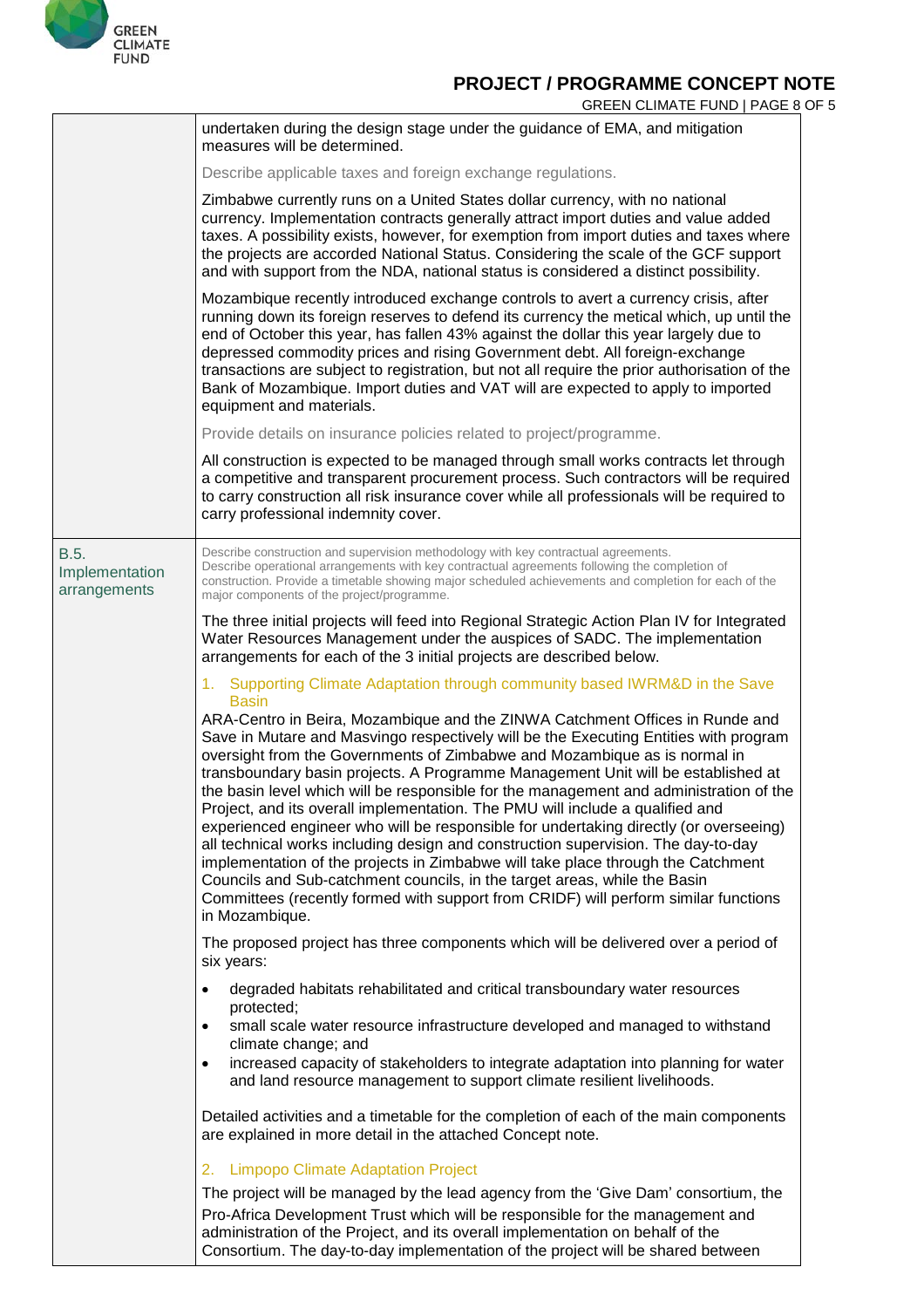

| GREEN CLIMATE FUND   PAGE 9 OF 5 |
|----------------------------------|
|----------------------------------|

| three organisations which will concentrate in different parts of Matabeleland.                                                                                                                                                                                                                                                                                                                                                                                                                                                                                                                                                                                                                                                                     |
|----------------------------------------------------------------------------------------------------------------------------------------------------------------------------------------------------------------------------------------------------------------------------------------------------------------------------------------------------------------------------------------------------------------------------------------------------------------------------------------------------------------------------------------------------------------------------------------------------------------------------------------------------------------------------------------------------------------------------------------------------|
| • ProAfrica Development Trust (Lead Agency) - working in mainly in Matabeleland<br>South Province:<br>• Association of Evangelicals in Africa (AEA) - working in some districts of<br>Matabeleland North and South Provinces;<br>• DP Foundation-working in some districts of Matabeleland North and South<br>Provinces                                                                                                                                                                                                                                                                                                                                                                                                                            |
| The Project team will be responsible for the implementation of the Project on behalf of<br>the ProAfrica Development Trust. The initial project team will be agreed with the<br>Executing Entity, as will any changes to the team. In particular, the ProAfrica<br>Development Trust will make available to the Project an interdisciplinary team of<br>professionals led by a qualified and experienced engineer who will be responsible for<br>undertaking directly (or overseeing) all technical works including design and<br>construction supervision, on behalf of the ProAfrica Development Trust, subject to the<br>approval of the Executing Entity. The engineer will supervise the infrastructure works<br>on behalf of the Consortium. |
| The proposed project has three components which will be delivered over a period of<br>four years:                                                                                                                                                                                                                                                                                                                                                                                                                                                                                                                                                                                                                                                  |
| 1. communities mobilised, capacity developed and climate adaptation plans<br>developed and financed;<br>2. increased capacity of community based institutions to better manage surface<br>waters for small-scale irrigation, livestock watering and general water supplies<br>in drought affected areas; and<br>climate resilient livelihoods supported and ecosystem services restored.<br>3.                                                                                                                                                                                                                                                                                                                                                     |
| Detailed activities and a timetable for the completion of each of the main components<br>are explained in more detail in the attached Concept note.                                                                                                                                                                                                                                                                                                                                                                                                                                                                                                                                                                                                |
| 3. Buzi River Basin Climate Resilience Fund                                                                                                                                                                                                                                                                                                                                                                                                                                                                                                                                                                                                                                                                                                        |
| The fund will be managed by a Fund Management Secretariat with oversight from<br>ZINWA and ARA-Centro with technical support provided by CRIDF. The proposed<br>project has three components which will be delivered over a period of three years:                                                                                                                                                                                                                                                                                                                                                                                                                                                                                                 |
| 1. Fund management systems established and operating effectively;<br>2. Capacity of beneficiary groups to access and use funding effectively<br>developed; and<br>3. Fund re-capitalised and community based IWRM&D projects deliver long<br>term climate resilience.                                                                                                                                                                                                                                                                                                                                                                                                                                                                              |
| Detailed activities and a timetable for the completion of each of the main components<br>are explained in more detail in the attached Concept note.                                                                                                                                                                                                                                                                                                                                                                                                                                                                                                                                                                                                |

| C. Financing / Cost Information                                         |                                                                                                                                                                                                                                                                                                                                                                                                                                                                   |  |  |  |  |
|-------------------------------------------------------------------------|-------------------------------------------------------------------------------------------------------------------------------------------------------------------------------------------------------------------------------------------------------------------------------------------------------------------------------------------------------------------------------------------------------------------------------------------------------------------|--|--|--|--|
| C.1. Description of<br>financial elements of the<br>project / programme | Please provide:<br>• a breakdown of cost estimates analysed according to major cost categories.<br>• a financial model that includes projection covering the period from financial closing through final<br>maturity of the proposed GCF financing with detailed assumptions and rationale;<br>• a description of how the choice of financial instrument(s) will overcome barriers and achieve<br>project objectives, and leverage public and/or private finance. |  |  |  |  |
|                                                                         | The expected cost of this six-year programme is US\$ 100,901,000. Given the<br>highly interactive nature of the Project with numerous stakeholders, management<br>and administration will be critical. This will be funded through a 7% management<br>fee and will include:                                                                                                                                                                                       |  |  |  |  |
|                                                                         | • Overall Project management, implementation and delivery in terms of the<br>agreed Implementation Plan;<br>• Tender preparation, advertisement, adjudication and contracting for<br>construction works;<br>• Internal Monitoring and Evaluation of deliverables, quality assurance, timing                                                                                                                                                                       |  |  |  |  |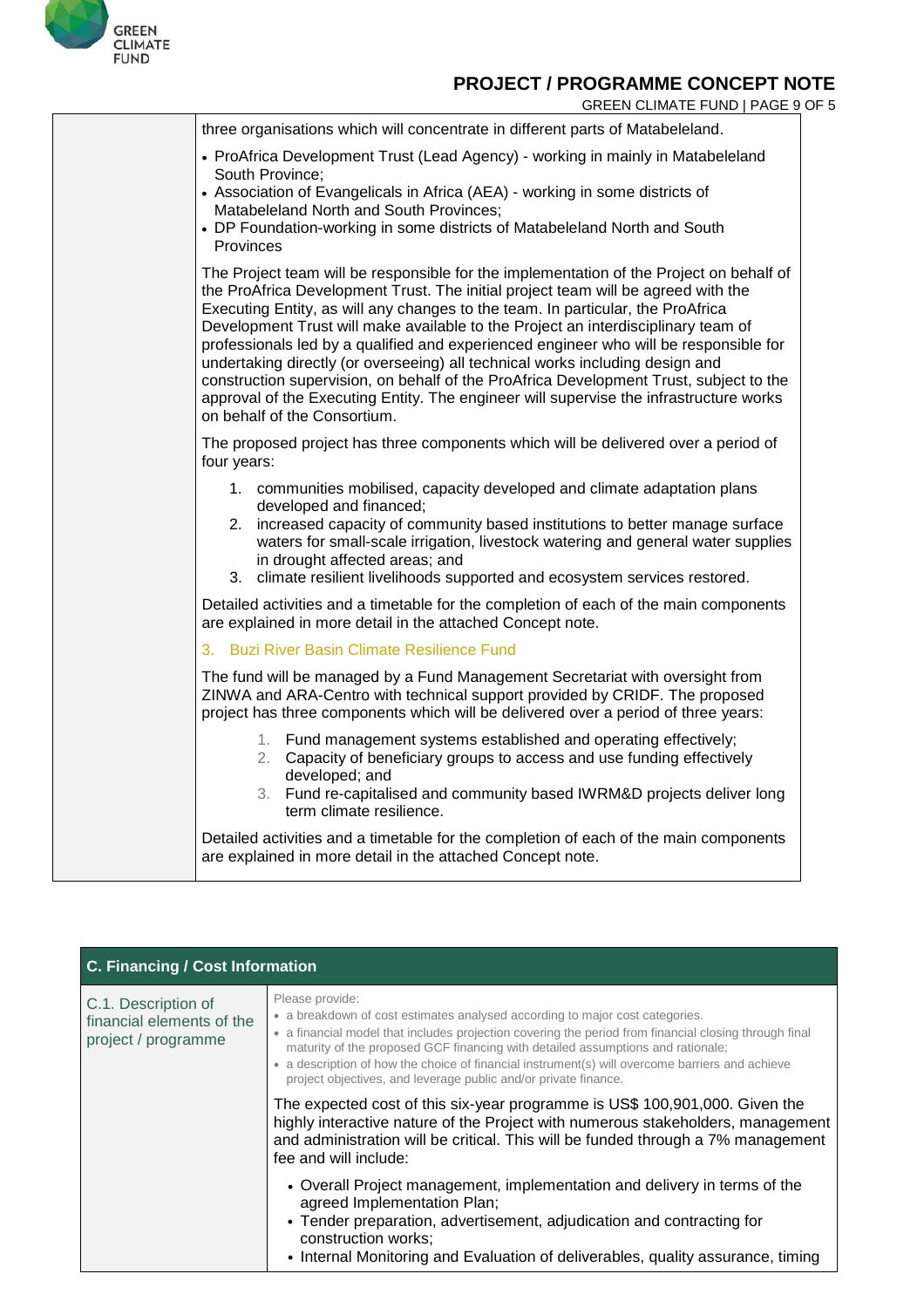

#### GREEN CLIMATE FUND | PAGE 10 OF 5

|                           |                                                        | and value for money;<br>• advocacy and information related tasks, such as arranging meetings (e.g.<br>provincial and district level, DDRC) briefing workshops, seminars, missions<br>etc. and making interventions and presentations;<br>• project-planning missions, field visits, meetings and briefing sessions;<br>• Public participation activities<br>• Financial management and bookkeeping; and<br>• Preliminary, interim, final narrative and financial reporting.                                 |                                                                                                                                      |                                                                      |                      |                         |  |
|---------------------------|--------------------------------------------------------|-------------------------------------------------------------------------------------------------------------------------------------------------------------------------------------------------------------------------------------------------------------------------------------------------------------------------------------------------------------------------------------------------------------------------------------------------------------------------------------------------------------|--------------------------------------------------------------------------------------------------------------------------------------|----------------------------------------------------------------------|----------------------|-------------------------|--|
|                           |                                                        | The GCF grant will be used to co-finance the three projects as well as to<br>leverage additional funds from other donors to continue supporting small scale<br>water security interventions in other parts of southern Africa in the long term.                                                                                                                                                                                                                                                             |                                                                                                                                      |                                                                      |                      |                         |  |
|                           |                                                        | Supporting Climate Adaptation through community based IWRM&D in the Save<br>Basin (US\$ 64.2 million over six years)<br>A break down of costs for the main components is shown below.                                                                                                                                                                                                                                                                                                                       |                                                                                                                                      |                                                                      |                      |                         |  |
|                           |                                                        | • Degraded habitats rehabilitated and critical transboundary water resources<br>protected (US\$ 8 million)<br>• Small scale water resource infrastructure developed and managed to<br>withstand climate change (US\$ 45 million)<br>• Increased capacity of stakeholders to integrate adaptation into planning for<br>water and land resource management to support climate resilient<br>livelihoods (US\$ 7 million)<br>• Management and Administration at a rate of 7%. (US\$ 4.2 million)                |                                                                                                                                      |                                                                      |                      |                         |  |
|                           |                                                        |                                                                                                                                                                                                                                                                                                                                                                                                                                                                                                             | Limpopo Climate Adaptation Project (US\$ 35,952,000 over four years)<br>A breakdown of costs for the main components is shown below. |                                                                      |                      |                         |  |
|                           |                                                        | • Communities mobilised, capacity developed and climate adaptation plans<br>developed and financed (US\$ 600,000)<br>• Increased capacity of community based institutions to better manage<br>surface waters for small-scale irrigation, livestock watering and general<br>water supplies in drought affected areas (US\$ 30,000,000)<br>• Climate resilient livelihoods supported and ecosystem services restored<br>(US\$ 3,000,000)<br>• Management and Administration at a rate of 7%. (US\$ 2,352,000) |                                                                                                                                      |                                                                      |                      |                         |  |
|                           |                                                        | Buzi River Basin Climate Resilience Fund (YSD 749,000 over three years)<br>A break down is shown below.                                                                                                                                                                                                                                                                                                                                                                                                     |                                                                                                                                      |                                                                      |                      |                         |  |
|                           |                                                        | • Fund management systems established and operating effectively (USD<br>119,000)<br>• Initial fund capitalisation (USD 500,000)<br>• Capacity of beneficiary groups to access and use funding effectively developed<br>(USD 70,000)<br>• Fund re-capitalised and community based IWRM&D projects deliver long term<br>climate resilience (USD 60,000)                                                                                                                                                       |                                                                                                                                      |                                                                      |                      |                         |  |
| C.2. Project<br>financing |                                                        | <b>Financial</b><br><b>Instrument</b>                                                                                                                                                                                                                                                                                                                                                                                                                                                                       | <b>Amount</b>                                                                                                                        | <b>Currency</b>                                                      | <b>Tenor</b>         | <b>Pricing</b>          |  |
| information               | <b>Total project</b><br>financing<br>$(a) = (b) + (c)$ |                                                                                                                                                                                                                                                                                                                                                                                                                                                                                                             |                                                                                                                                      | <b>Options</b>                                                       |                      |                         |  |
|                           | (b) Requested<br><b>GCF</b> amount                     | (i) Senior Loans<br>(ii) Subordinated<br>Loans<br>(iii) Equity                                                                                                                                                                                                                                                                                                                                                                                                                                              |                                                                                                                                      | <b>Options</b><br><b>Options</b><br><b>Options</b><br><b>Options</b> | () years<br>() years | ) %<br>) %<br>$)$ % IRR |  |
|                           |                                                        | (iv) Guarantees<br>(v) Reimbursable<br>grants *                                                                                                                                                                                                                                                                                                                                                                                                                                                             |                                                                                                                                      | Options<br><b>Options</b>                                            |                      |                         |  |
|                           |                                                        | (vi) Grants *                                                                                                                                                                                                                                                                                                                                                                                                                                                                                               |                                                                                                                                      |                                                                      |                      |                         |  |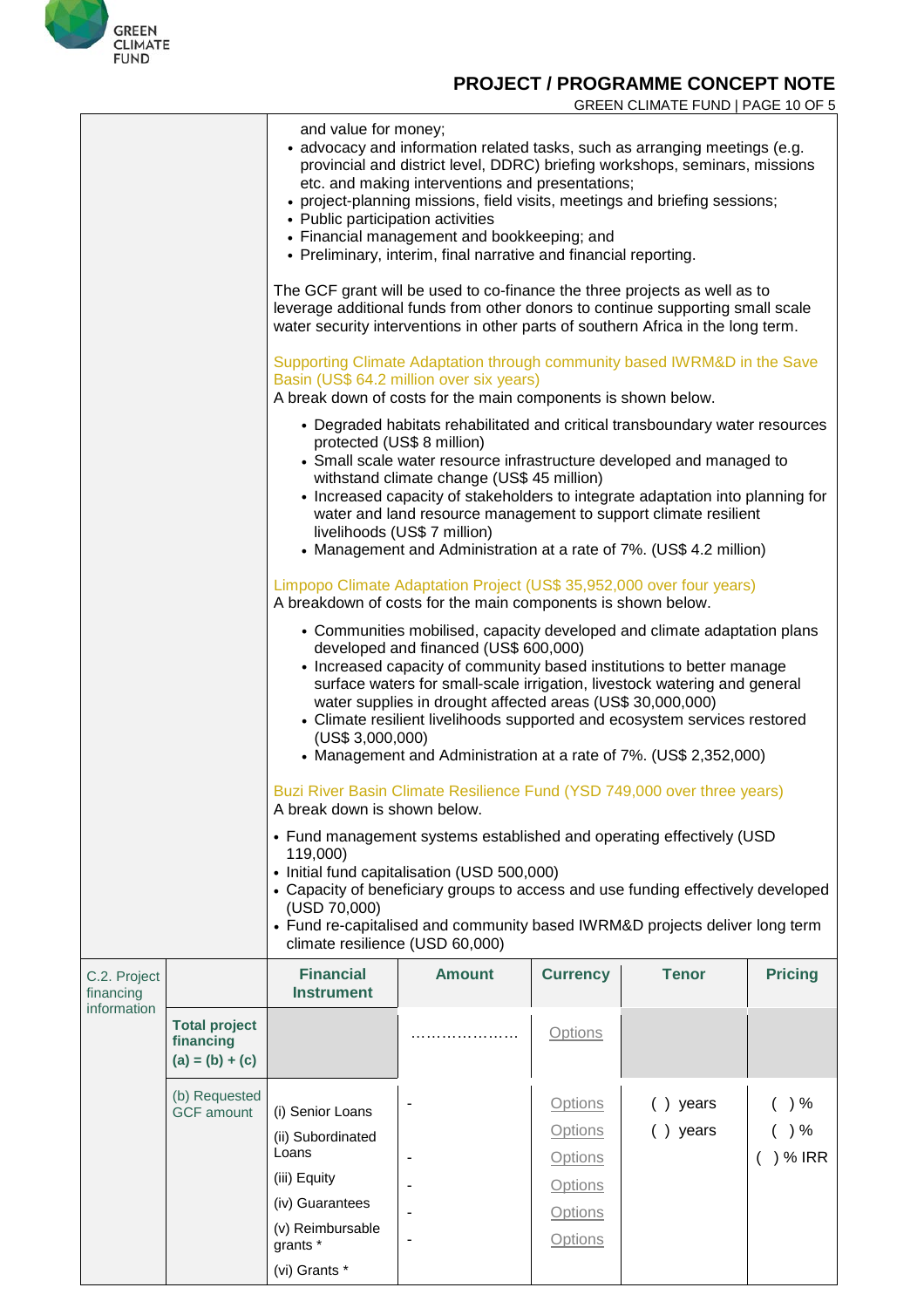

|                                                   |                                                       |                                                                |                 | GREEN CLIMATE FUND   PAGE 11 OF 5 |                  |
|---------------------------------------------------|-------------------------------------------------------|----------------------------------------------------------------|-----------------|-----------------------------------|------------------|
|                                                   |                                                       | 97,701,000                                                     |                 |                                   |                  |
|                                                   | in the case of grants.                                | * Please provide detailed economic and financial justification |                 |                                   |                  |
|                                                   | <b>Total</b><br><b>Requested</b><br>iv+v+vi+iii+ii+i) |                                                                | Options         |                                   |                  |
| $(c)$ Co-<br>financing                            | <b>Financial</b><br><b>Instrument</b>                 | <b>Amount</b>                                                  | <b>Currency</b> | Name of<br><b>Institution</b>     | <b>Seniority</b> |
|                                                   | <b>Options</b>                                        | US\$ 3,200,000                                                 | Options         | <b>TBC</b>                        | <b>Options</b>   |
|                                                   | Options                                               |                                                                | Options         |                                   | Options          |
|                                                   | <b>Options</b>                                        |                                                                | <b>Options</b>  |                                   | <b>Options</b>   |
|                                                   | Options                                               |                                                                | <b>Options</b>  |                                   | <b>Options</b>   |
|                                                   |                                                       | Lead financing institution:                                    |                 |                                   |                  |
| (d)<br>Covenants                                  |                                                       |                                                                |                 |                                   |                  |
| (e)<br>Conditions<br>precedent to<br>disbursement |                                                       |                                                                |                 |                                   |                  |

#### **D. Expected Performance against Investment Criteria**

Please explain the potential of the Project/Programme to achieve the Fund's six investment criteria as listed below.

| D.1. Climate<br>impact<br>potential<br>[Potential to<br>achieve the<br>GCF's<br>objectives and | Specify the climate mitigation and/or adaptation impact. Provide specific values for the below indicators and any<br>other relevant indicators and values, including those from the Fund's Performance Measurement Frameworks.<br>Total tonnes of $CO2$ eq to be avoided or reduced per annum<br>$\bullet$<br>Expected total number of direct and indirect beneficiaries and number of beneficiaries relative to total<br>$\bullet$<br>population (e.g. total lives to be saved from disruption due to climate-related disasters)<br>As the largest impacts of climate change are likely to be on water and food<br>resources, interventions to improve water and food security can bring about<br>significant reduction in climate vulnerability. Global warming is changing hydrological<br>patterns that determine the availability and quality of water causing more frequent<br>droughts and floods. There are approximately 5.87 million people living in the Save,<br>Limpopo and Buzi Basins (around 3.17 million in Save, 1.5 million in Limpopo and 1.2 in<br>Buzi). The project is expected to create positive impacts on subsistence farming and<br>pastoralist communities living in the three basins directly targeting ** households (50,000<br>in Limpopo, 250,000 in Save and ** in Buzi) please advise on the numbers that can be<br>reached with the proposed schemes. Restoring ecosystem services in degraded habitats<br>and supporting community managed, water infrastructure will enhance water security and |
|------------------------------------------------------------------------------------------------|---------------------------------------------------------------------------------------------------------------------------------------------------------------------------------------------------------------------------------------------------------------------------------------------------------------------------------------------------------------------------------------------------------------------------------------------------------------------------------------------------------------------------------------------------------------------------------------------------------------------------------------------------------------------------------------------------------------------------------------------------------------------------------------------------------------------------------------------------------------------------------------------------------------------------------------------------------------------------------------------------------------------------------------------------------------------------------------------------------------------------------------------------------------------------------------------------------------------------------------------------------------------------------------------------------------------------------------------------------------------------------------------------------------------------------------------------------------------------------------------------------------------------------------|
| results]                                                                                       | reduce exposure to climate risk for around ** households. Building climate resilience into<br>the design of water infrastructure based on future climate trends will also avoid the lock-in<br>of long-lived, climate-vulnerable infrastructure.                                                                                                                                                                                                                                                                                                                                                                                                                                                                                                                                                                                                                                                                                                                                                                                                                                                                                                                                                                                                                                                                                                                                                                                                                                                                                      |
|                                                                                                | By investing in water infrastructure development the programme will generate a<br>multitude of benefits including irrigation, drainage, water supply and sanitation,<br>hydro-power generation, and flood management. These investments will reduce<br>dependency of communities on rainfall as they enable the storage and distribution of<br>water when and where it is needed the most. Water storage is an important means of<br>reducing the effect of seasonal differences in water availability and protect local<br>communities against climate and rainfall variability. Small scale irrigation schemes linkage                                                                                                                                                                                                                                                                                                                                                                                                                                                                                                                                                                                                                                                                                                                                                                                                                                                                                                              |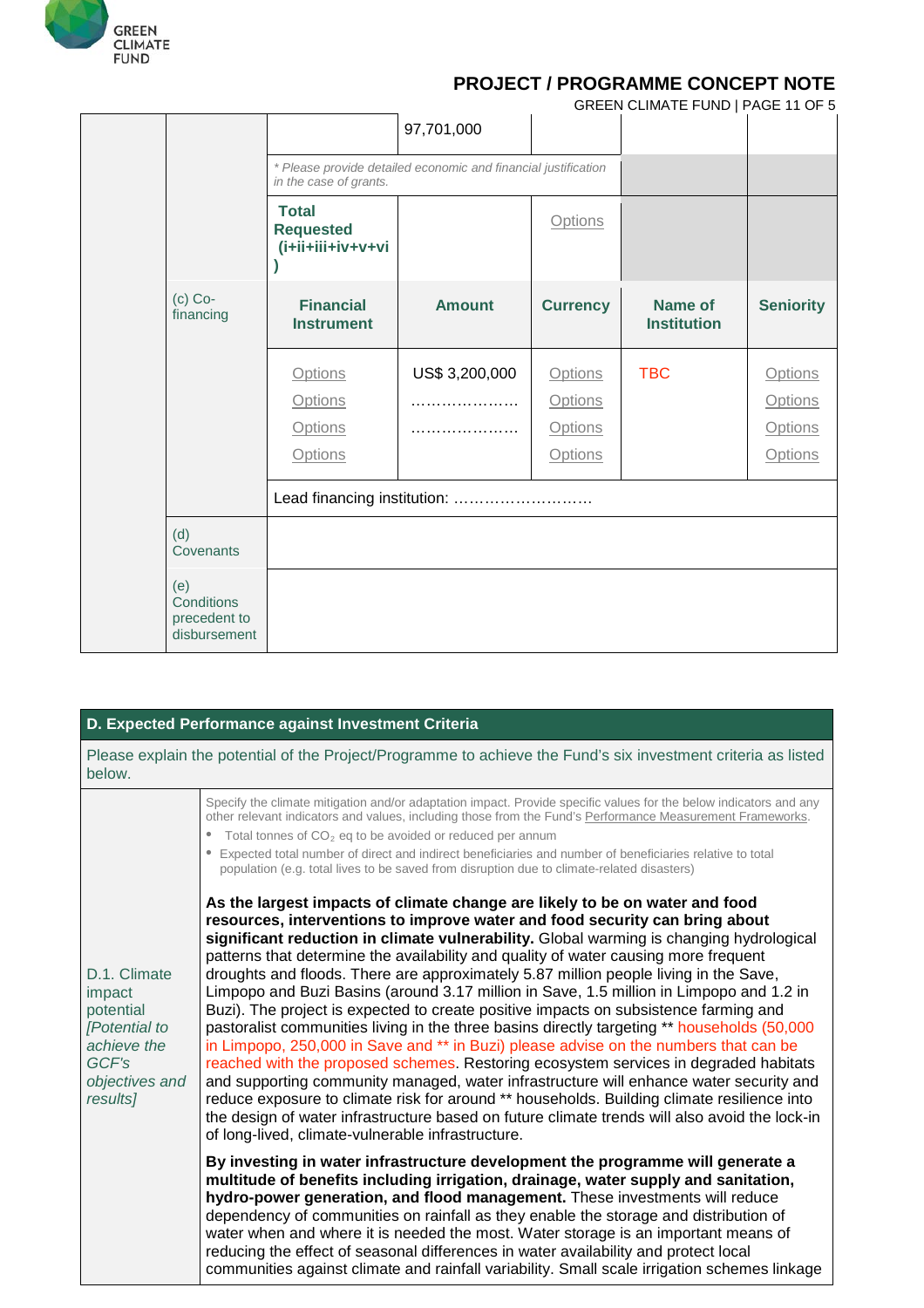

 $\overline{a}$ 

### **PROJECT / PROGRAMME CONCEPT NOTE**

GREEN CLIMATE FUND | PAGE 12 OF 5

to water storage are expected to minimise the impacts of dry spells and have a significant impact on yields and rural livelihoods (maize yields are expected to increase by at least three-fold with small scale irrigation). Together with livestock watering schemes, irrigation can increase adaptive capacity, increasing and diversifying food intake building resilience and enabling year round cropping to meet household food security needs as well as generating a surplus that can be sold.

**Rehabilitating degraded habitats will restore ecosystem services and underpin the recovery of rural livelihoods.** Riparian restoration in particular, will increase vegetative ground cover with grasses, shrubs and trees which will enhance organic matter, increase water retention, and reduce runoff. This will stabilise river banks and prevent erosion and siltation of rivers and reduce the risk of downstream flooding. It will also provide habitat and wildlife [corridors,](https://en.wikipedia.org/wiki/Wildlife_corridor) and help to maintain the health of aquatic organisms to support riparian and agricultural livelihoods and improve food security for around \*\* people. Stemming deforestation with support for the uptake of fuel efficient stoves and interventions to improve the efficiency of charcoal production combined with replanting schemes and improved silviculture will create a sustainable supply of timber and fuelwood. Investing in sustainable forest management and agro-forestry interventions, along with other measures to protect critical watersheds in the basin, will restore forest ecosystem services, increase forest productivity and reduce erosion, improving soil stability and fertility leading to increased agricultural productivity and reduced siltation of rivers and other water bodies. This will also result in increased resilience to extreme weather events such as flooding and the effects of variable rainfall on crop production.

**Developing water resources and rehabilitating degraded habitats will provide the foundation for climate resilient livelihoods.** The proposed interventions will improve soil fertility, pasture quality and enhance agricultural production. Adopting climate resilient farming and pastoral practices is expected to have a positive impact on household food security and incomes. The programme will support improved soil and water management practices including conservation agriculture, agroforestry and integrated farming systems to reduce vulnerability to climate change, reduce the risk of crop failure and raise household incomes. For example, rotation systems using leguminous crops (e.g. rotating maize with drought-resistant indigenous crops) and fallow periods and inter-cropping can be highly beneficial in terms of pest and disease management and nutrient management (reducing inorganic fertiliser requirements). These approaches also provide a year-round income from different crops maturing at different times and yield increases from growing a diverse range of crops utilising different parts of the agro- ecosystem (and nutrient recycling). Conservation agriculture has been applied in this area before and has been shown to increase yields of sorghum, millet and maize, from an average of about 0.2 metric tonnes to between 3 and 4 metric tonnes per hectare<sup>[7](#page-12-0)</sup>. Agro-forestry (to maintain soil cover and improve water retention by integrating tree species with agriculture), small wood lots and integrated livestock management systems are also options that can improve soil structure and fertility and maximise the use of resources by combining crops (food and fodder) with livestock. Crop residues will also be used as mulch to trap moisture in the soil, control weeds, and maintain cooler soil temperatures.

**Agriculture uses a significant amount of water (e.g. 81% of Zimbabwe's water is used for agriculture) for irrigation, fish farming and livestock watering so interventions to improve the efficiency of water use in agriculture are expected to impact significantly on water supply.** The proposed approaches emphasise moisture management, minimal soil disturbance (reduced tillage), perennial soil cover and crop rotations along with optimisation of inputs and erosion control measures. This protects the soil from direct rainfall impact, improves water retention, replenishes organic matter, improves crop yields and reduces the risk of crop failure. Adoption of crop varieties and forages with increased resistance to heat stress, shock and drought will minimise climate change effects while conservation agriculture will improve soil and moisture management. Moreover, as crop and livestock production increases, opportunities for alternative livelihoods increase including small scale processing of livestock products such as cheese and other milk products.

**Developing rural economies and driving down poverty in the targeted river basins will require that support for water development and climate resilient production systems is delivered in tandem with market development initiatives.** Support to

<span id="page-12-0"></span>Danbane Trust and Zimbabwe Project Trust http://www.asfg.org.uk/success-stories/conservation-agriculture-in-zimbabwe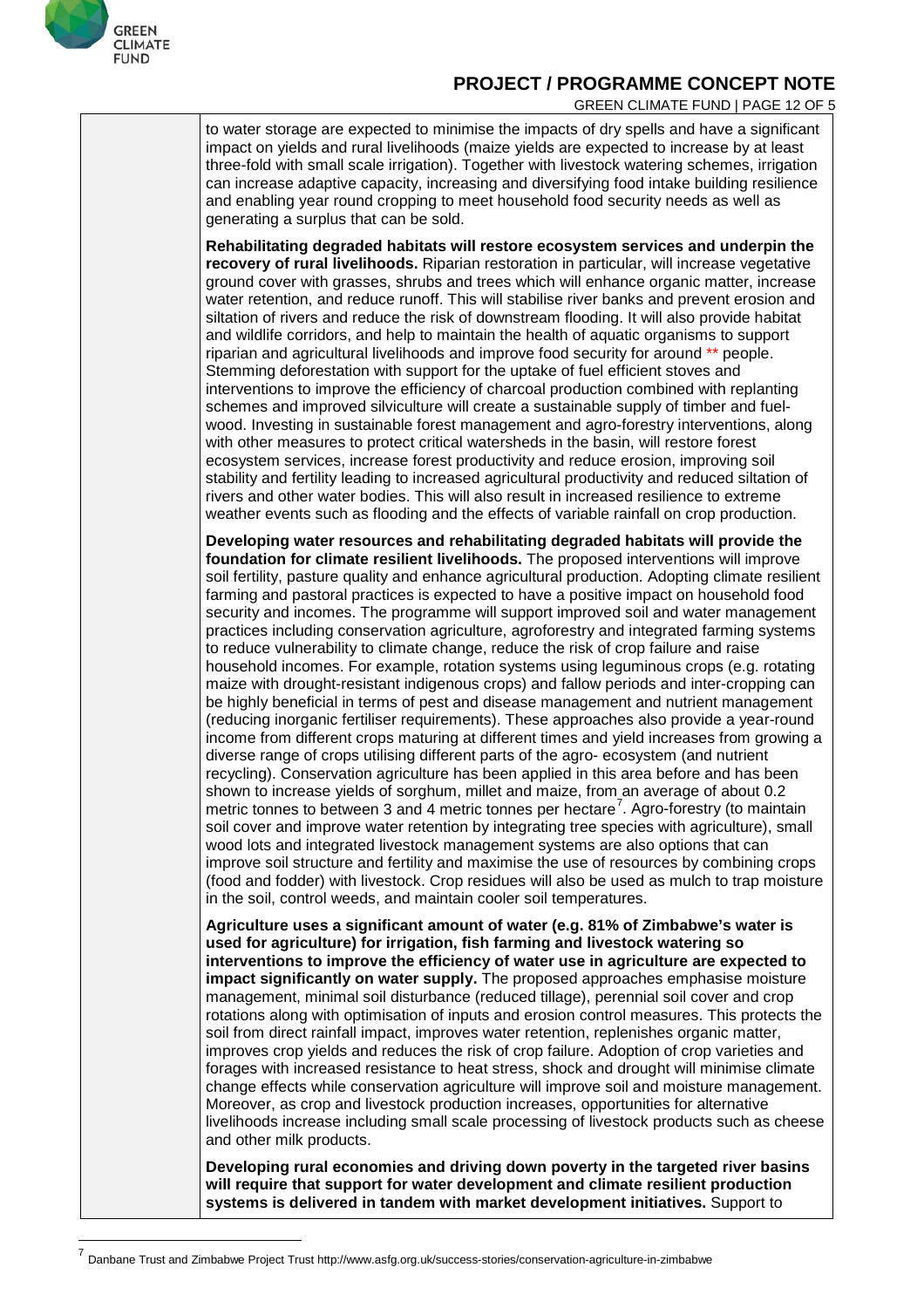

GREEN CLIMATE FUND | PAGE 13 OF 5

|                                                                                                                                       | improve resource management and agricultural production alone will not be sufficient to<br>provide livelihood security for vulnerable communities. Farmers and pastoralists need<br>better access to functioning markets and support services such as credit and other<br>financial services, extension services etc. in order to increase household incomes and<br>escape poverty. The programme will support the analysis of existing market failures and<br>develop measures to improve the way market systems function for poor people living in<br>the basin. By incorporating market development initiatives that increase the inclusiveness<br>and efficiency of markets for vulnerable households, the project will improve their<br>performance in rural markets, raising income levels across the target areas. In this way,<br>improved water security and increased production from agriculture can be translated into<br>reduced levels of poverty and vulnerability among target households. |
|---------------------------------------------------------------------------------------------------------------------------------------|------------------------------------------------------------------------------------------------------------------------------------------------------------------------------------------------------------------------------------------------------------------------------------------------------------------------------------------------------------------------------------------------------------------------------------------------------------------------------------------------------------------------------------------------------------------------------------------------------------------------------------------------------------------------------------------------------------------------------------------------------------------------------------------------------------------------------------------------------------------------------------------------------------------------------------------------------------------------------------------------------------|
|                                                                                                                                       | Strengthening community institutions such as catchment councils and building<br>awareness of climate threats will promote climate-responsive planning and<br>development. This will reduce household vulnerability levels to prevailing climate threats<br>in the catchments and develop the necessary skills needed to adapt to future climate<br>change as well as ultimately reduce the need for external support. Building awareness of<br>climate threats and risk-reduction processes in conjunction with support for analysis and<br>surveys will increase the uptake and use of improved practices by policy makers and<br>other key decision makers.                                                                                                                                                                                                                                                                                                                                              |
|                                                                                                                                       | Supporting community driven projects has been shown to enhance cooperation<br>between upstream and downstream communities and will reduce the potential for<br>conflicts over natural resources. Involving stakeholders in the process of identifying<br>and prioritising initial project ideas as well as implementation will have a positive impact in<br>terms of cementing cohesion between up-stream and down-stream communities.<br>Reduced soil erosion and siltation, equitable allocation and access to resources improves<br>upstream - downstream cooperation nationally and internationally.                                                                                                                                                                                                                                                                                                                                                                                                   |
| D.2. Paradigm<br>shift potential<br>[Potential to<br>catalyze<br>impact beyond<br>a one-off<br>project or<br>programme<br>investment] | Provide the estimates and details of the below and specify other relevant factors.<br>Potential for scaling-up and replication (e.g. multiples of initial impact size)<br>$\bullet$<br>Potential for knowledge and learning<br>$\bullet$<br>Contribution to the creation of an enabling environment<br>$\bullet$                                                                                                                                                                                                                                                                                                                                                                                                                                                                                                                                                                                                                                                                                           |
|                                                                                                                                       | Contribution to the regulatory framework and policies<br>$\bullet$<br>The inclusion of multiple dams and ancillary schemes within the programme means<br>that a coordinated approach can be used to manage floods. The low storage ratios<br>due to low water development in Zimbabwe, Mozambique and other Southern African<br>countries means that dams cannot be used to store major flood waters. Most dams in the<br>region have been designed for other purposes than flood management, mainly to produce<br>hydropower. Most dams are also operated in a stand-alone mode, with narrow objectives,<br>within the framework of a single hydrological year <sup>8</sup> . The dams developed under this<br>project will be such that the cumulative storage would play an important role in flood<br>management.                                                                                                                                                                                      |
|                                                                                                                                       | The potential for scaling up and replication is considered high both within the<br>basin, regionally and beyond. This is due to the large number poor rural communities<br>living in other river basins that are affected by droughts and other climate related threats.<br>The initial focus is the three river basins in Zimbabwe and Mozambique but there is scope<br>to replicate this initiative in other areas of the basin and in other river basins across the<br>SADC region. Resources will be allocated to facilitating high levels of secondary uptake in<br>other areas of the basin through cross visits, policy briefs, presentations and meetings<br>using a variety of web based and other communication tools. For example, in the Limpopo                                                                                                                                                                                                                                               |
|                                                                                                                                       | project, resources will be allocated to building the capacity of the "Give a dam" consortium<br>to secure support from other financing sources during the project and fund raising targets<br>will be included in the log-frame to ensure the long term viability of the consortium.<br>Moreover, a number of donors have already expressed an interest in supporting the Buzi<br>Fund including Sida and the World Bank. Resources will be allocated to securing this<br>support during the project and fund raising targets will be included in the log-frame to<br>ensure the long term viability and sustainability of the fund.                                                                                                                                                                                                                                                                                                                                                                       |

<span id="page-13-0"></span> $^8$  SADC (2011). Climate change adaptation in SADC: a Strategy for the Water Sector

 $\overline{\phantom{a}}$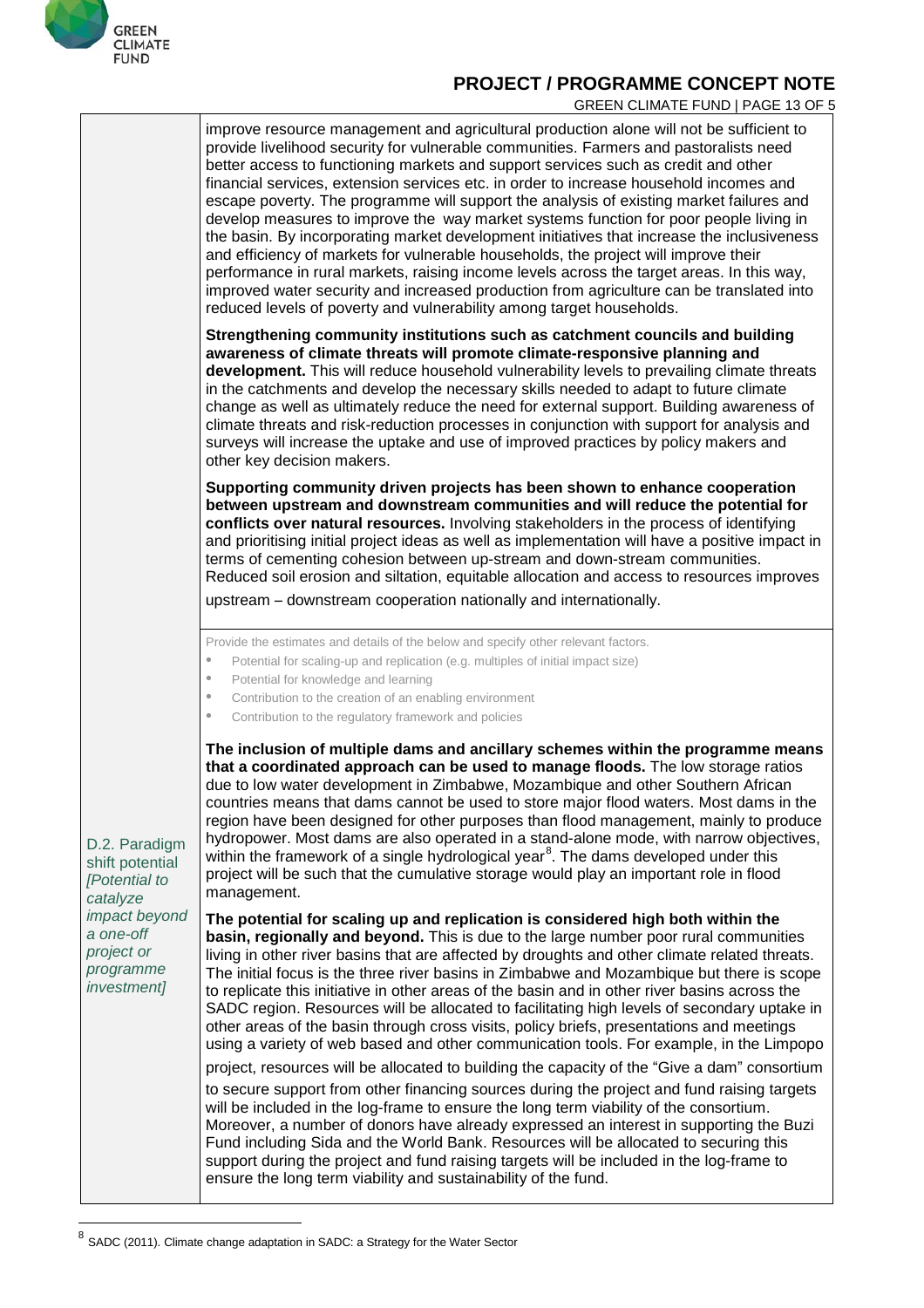

GREEN CLIMATE FUND | PAGE 14 OF 5

|                                                                                                                  | There is strong potential for knowledge and learning both horizontally between<br>communities and vertically between catchment councils and policy makers.<br>Effective mechanisms will be developed to share effective technologies, practices and<br>approaches beyond the beneficiary communities to increase uptake and to mobilise<br>external actors into developing an enabling policy environment. These will include farmer-<br>to-farmer video documentaries, community meetings as well as responsive surveys and<br>analysis and briefing notes for policy makers to enhance knowledge and understanding<br>and promote dialogue.                                                                                                                                                                                                                                                                                                                                                                                                                                                                                                                                                                                                                                                                                                                                                                                                                                                                                                                                                                                                                                                                                                                                                                                                                                                                                                                                                                                                                                                                                                     |
|------------------------------------------------------------------------------------------------------------------|---------------------------------------------------------------------------------------------------------------------------------------------------------------------------------------------------------------------------------------------------------------------------------------------------------------------------------------------------------------------------------------------------------------------------------------------------------------------------------------------------------------------------------------------------------------------------------------------------------------------------------------------------------------------------------------------------------------------------------------------------------------------------------------------------------------------------------------------------------------------------------------------------------------------------------------------------------------------------------------------------------------------------------------------------------------------------------------------------------------------------------------------------------------------------------------------------------------------------------------------------------------------------------------------------------------------------------------------------------------------------------------------------------------------------------------------------------------------------------------------------------------------------------------------------------------------------------------------------------------------------------------------------------------------------------------------------------------------------------------------------------------------------------------------------------------------------------------------------------------------------------------------------------------------------------------------------------------------------------------------------------------------------------------------------------------------------------------------------------------------------------------------------|
|                                                                                                                  | The programme will identify best practice in the development of small-scale<br>infrastructure and climate resilient livelihoods of rural communities in Southern<br>Africa. The programme will generate a greater understanding of how to develop<br>sustainable small-scale rural infrastructure for livelihood support, both within the Save<br>basin as well as within other SADC transboundary basins. Case studies and assessments<br>will be carried out and communicated to promote replication and scale up.                                                                                                                                                                                                                                                                                                                                                                                                                                                                                                                                                                                                                                                                                                                                                                                                                                                                                                                                                                                                                                                                                                                                                                                                                                                                                                                                                                                                                                                                                                                                                                                                                              |
|                                                                                                                  | Each project will emphasise developing communities' knowhow and skills to make<br>informed choices for adaptation to climate variability and climate change. Field<br>workers and local researchers will act as mentors building farmers' capacities to make<br>informed choices on habitat protection, water management, as well as decision making<br>around agricultural and livestock production systems. Field workers will emphasise<br>flexibility in decision-making on the selection of approaches and practices by farmers. It<br>will also build the capacity of beneficiaries to better understand the agro-ecosystem and<br>try new innovative approaches hence enhancing their adaptation capacity. The use of field<br>trials to identify climate resilient grazing, cropping and improved farming strategies will<br>promote better understanding of the approaches that work under local conditions. Cross<br>visits of beneficiaries to various field trials will aid in the dissemination and uptake of<br>improved varieties and farming practices.                                                                                                                                                                                                                                                                                                                                                                                                                                                                                                                                                                                                                                                                                                                                                                                                                                                                                                                                                                                                                                                                           |
|                                                                                                                  | Provide the estimates of economic, social and environmental co-benefits.<br>The expected benefits are listed below.                                                                                                                                                                                                                                                                                                                                                                                                                                                                                                                                                                                                                                                                                                                                                                                                                                                                                                                                                                                                                                                                                                                                                                                                                                                                                                                                                                                                                                                                                                                                                                                                                                                                                                                                                                                                                                                                                                                                                                                                                               |
| D.3.<br>Sustainable<br>development<br>potential<br>[Potential to<br>provide wider<br>development<br>co-benefits] | <b>Economic co-benefits</b><br>• Improved water supply and increased access to reliable water for household use and<br>irrigation leading to increased agricultural and livestock productivity and diversification<br>from an improved stock of water infrastructure<br>• Improved assets at the household and community level<br>• Improved income generation (as excess produce can be sold) and food security from<br>established irrigation schemes<br>• Increased agri-business opportunities with potential for value addition thus boosting<br>local economies<br>• More efficient use of water in agriculture, leading to increased productivity and<br>household incomes<br>• Investment in water resources management and development will catalyse local<br>economic development and increased employment opportunities (as the beneficiary<br>farmers hire additional labour during peak season), especially for the youth.<br><b>Social co-benefits</b><br>• Increased productive and adaptive capacity of individuals, households and communities<br>due to increased access to water supply.<br>• Reduced impact of climate-related shocks on food security of target households<br>• Increased water, food and energy security from increased water and wood availability,<br>substantially increasing yields and resilience to the impacts of climate change in the<br>region<br>• Strengthened and climate resilient livelihoods from increased access to water<br>• Decreased drought vulnerability and strengthened adaptation to climate change<br>• Improved dietary diversity of community members<br>• Generally improved and sustainable diverse local economic livelihoods options.<br>• People living with HIV and AIDS and other chronic diseases will be able to better<br>manage their condition and will have access to water and to a more diverse diet.<br>• Increased self-determination and sense of community ownership and control of<br>initiatives through capacity development<br>• Improved nutrition as the diversity of crops, livestock and fish also means access to<br>larger variety of foodstuffs |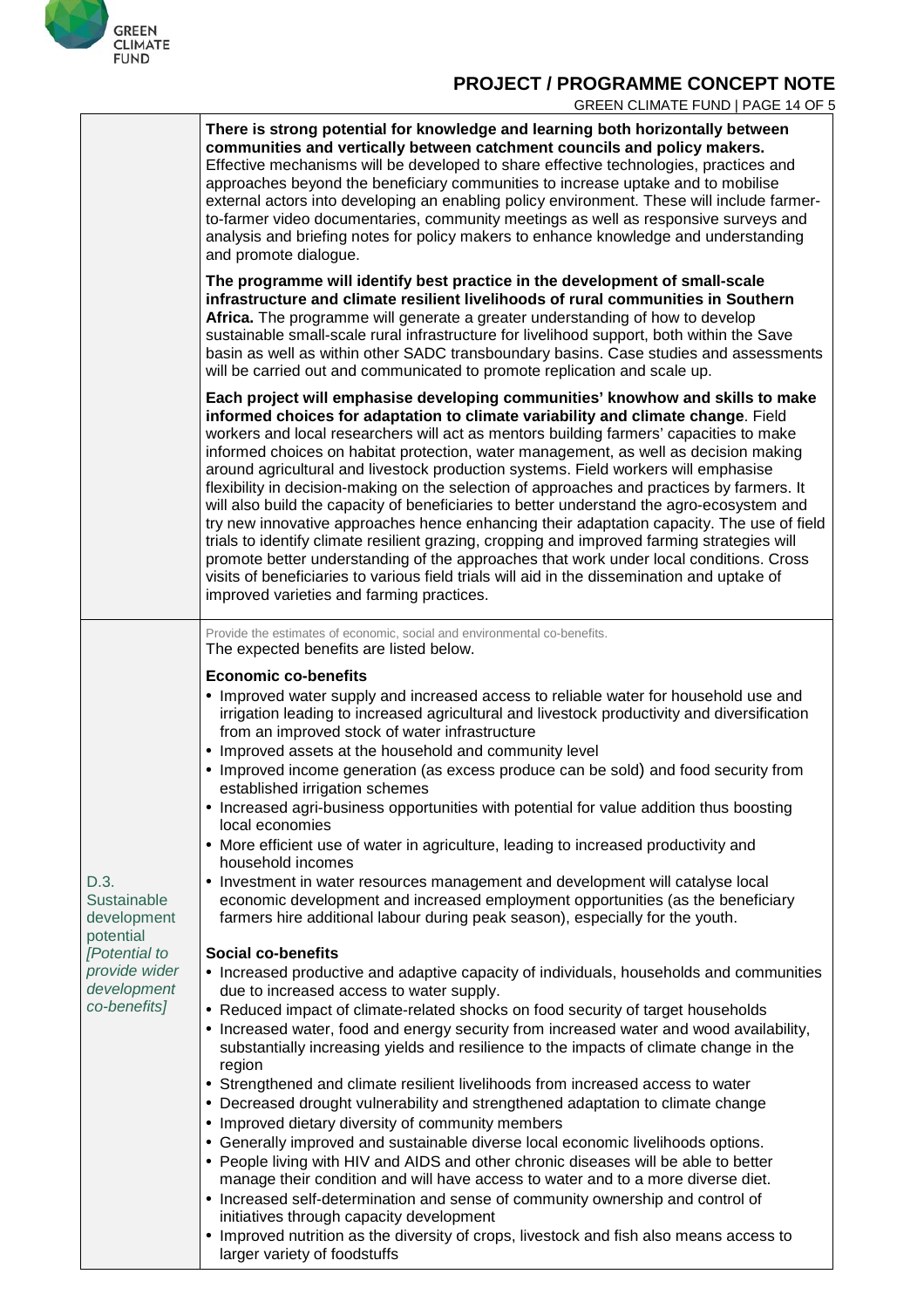

GREEN CLIMATE FUND | PAGE 15 OF 5

|                                                                                                                   | • Increased sustainable livelihood opportunities resulting from enhanced yields (e.g. value<br>addition such as canning of produce or selling mealie-meal instead of maize, etc)<br>leading to increased incomes as well as improved health and education.<br>• Reduced potential for community conflicts<br>• Increased capacity of communities to effectively manage water and other natural<br>resources<br>• Improved planning and risk management in agriculture                                                                                                                                                                                                                                                                                                                                                                                                                                                                                                                                                                                                                                                                                                                                                                                                                                                                                                                                                                                                                                                                                                                                                                                                                                                                                                                                                                                                                                                                                            |
|-------------------------------------------------------------------------------------------------------------------|------------------------------------------------------------------------------------------------------------------------------------------------------------------------------------------------------------------------------------------------------------------------------------------------------------------------------------------------------------------------------------------------------------------------------------------------------------------------------------------------------------------------------------------------------------------------------------------------------------------------------------------------------------------------------------------------------------------------------------------------------------------------------------------------------------------------------------------------------------------------------------------------------------------------------------------------------------------------------------------------------------------------------------------------------------------------------------------------------------------------------------------------------------------------------------------------------------------------------------------------------------------------------------------------------------------------------------------------------------------------------------------------------------------------------------------------------------------------------------------------------------------------------------------------------------------------------------------------------------------------------------------------------------------------------------------------------------------------------------------------------------------------------------------------------------------------------------------------------------------------------------------------------------------------------------------------------------------|
|                                                                                                                   | <b>Environmental benefits</b><br>• Ecosystems services restored and environmental degradation reversed.<br>• Reduced erosion and improved soil quality, water retention capacity and increased<br>agricultural productivity from adoption of improved land-use practices and restoration<br>activities<br>• Reduced deforestation with increased forest and agro-forestry cover along with<br>increased productivity and diversity of forest products<br>• Decreased environmental degradation<br>• Improved biodiversity and preservation of ecosystem services in critical watersheds<br>Gender-sensitive development impact<br>• Reduced time spent fetching water for women and children increasing time for school<br>and economically productive activities<br>• Increased water, food and energy security for women headed households leading to<br>improved nutrition, health and well being as well as creating more time for economically<br>productive activities<br>• Reduced migration of men (due to increased livelihood opportunities locally) leads to<br>reduced vulnerability levels for women<br>• Reduced risk to women and children from disasters<br>• Gender sensitive indicators will ensure effective targeting of women and equitable<br>participation of women in project interventions<br>• Strengthened, climate resilient livelihoods for women<br>• Improved water access and local livelihood support will reduce disruption of school                                                                                                                                                                                                                                                                                                                                                                                                                                                                                          |
|                                                                                                                   | attendance<br>Describe the scale and intensity of vulnerability of the country and beneficiary groups and elaborate how the project/programme<br>addresses the issues. Examples of the issues include the following: 1) Level of exposure to climate risks for beneficiary country<br>and groups; 2) Does the country have a fiscal or balance of payment gap that prevents from addressing the needs; 3) Does the                                                                                                                                                                                                                                                                                                                                                                                                                                                                                                                                                                                                                                                                                                                                                                                                                                                                                                                                                                                                                                                                                                                                                                                                                                                                                                                                                                                                                                                                                                                                               |
| D.4. Needs of<br>recipient<br>[Vulnerability to<br>climate change<br>and financing<br>needs of the<br>recipients] | local capital market lack depth or history; 4) Needs for strengthening institutions and implementation capacity.<br>Both Mozambique and Zimbabwe have high levels of poverty and low adaptive<br>capacities. Zimbabwe is a land-locked, semi-arid country which has experienced political<br>and economic crisis over the past decade. It is one of the only countries in the world<br>whose Human Development Index (HDI) is lower today (ranked 156 out of 187 countries<br>in 2014) than it was in 1970 with 12% of the population living in severe poverty.<br>Mozambique is one of the poorest countries in the world, in 2014, it was ranked 178 (out<br>of 187) on the HDI with 59.6% of the population living below the poverty line (US\$1.25<br>PPP), 44.1% living in severe poverty and an average life expectancy of 59.9 (UNDP HDI<br>data 2014). The country was ravaged by a 16-year civil war that ended in 1992 and it has<br>one of the lowest levels of water consumption in the world. Both countries lack the<br>resources and capacity to deliver the necessary support to enable farmers and<br>pastoralists to adapt. The economic downturn in Zimbabwe during the last decade<br>adversely impacted on advances in water management and dampened the momentum<br>that had been generated during the previous decade. This has led to low investments in<br>water resources development and management, coupled with general neglect of existing<br>infrastructure. Supporting improved water resource management in Zimbabwe and<br>Mozambique is crucial not only because of the high number of people involved in<br>agriculture and agriculture's contribution to economic growth (15% of GDP) but also<br>because Zimbabwe (and increasingly Mozambique) rely on hydropower (59% of<br>Zimbabwe's energy supply derives from hydropower). Financial constraints therefore<br>constitute one of the greatest barriers to adaptation. |
|                                                                                                                   | Climate data show that Zimbabwe and Mozambique are already beginning to<br>experience the effects of climate change. Rising temperatures (maximum temperatures<br>have risen by 2 <sup>°</sup> C over the last century) and rainfall variability have caused recurrent<br>droughts and extreme flood events with significant impacts on the national economies and<br>the livelihoods of the poor due to a high dependence on rain-fed agriculture. In<br>Mozambique, the mean temperature is expected increase by $1.8 - 3.1^{\circ}$ C with precipitation                                                                                                                                                                                                                                                                                                                                                                                                                                                                                                                                                                                                                                                                                                                                                                                                                                                                                                                                                                                                                                                                                                                                                                                                                                                                                                                                                                                                      |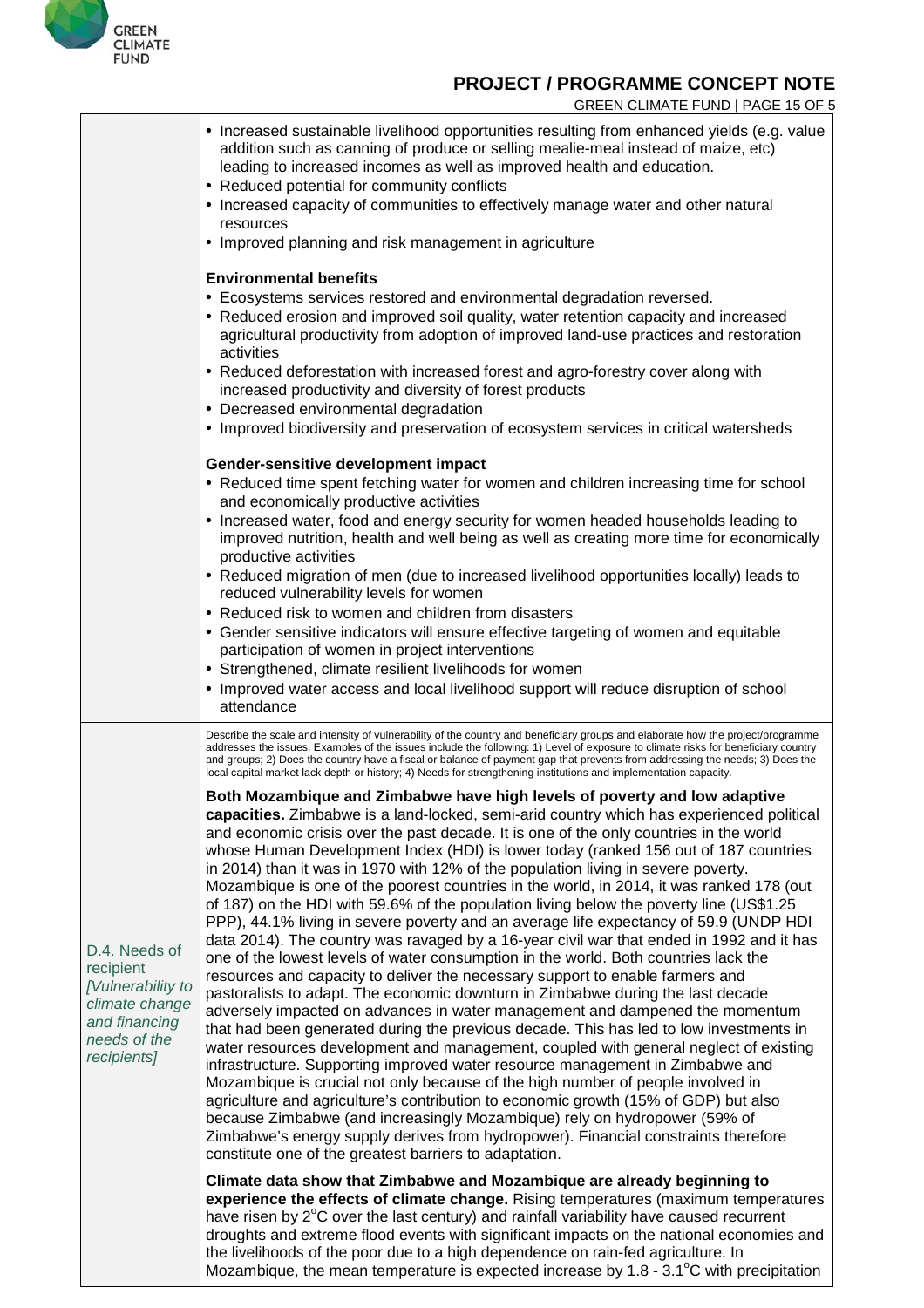

GREEN CLIMATE FUND | PAGE 16 OF 5

expected to decrease by 2-11% and solar radiation to increase by 2-3% by 2075 (National Communication to UNFCCC, 2003). Households are also vulnerable to extreme events with flooding cases reported almost on an annual basis particularly in the lower lying areas of Mozambique. After such floods, high temperatures and evaporation rates contribute to crop failure due to water stress. In Zimbabwe, annual rainfall levels (based on the 1961–90 average) are projected to decline between 5–20% by 2080 in all of the Zimbabwe's major river basins. the GDP of Zimbabwe dropped by 3 percent and 8 percent after the 1983 and 1992 droughts, respectively. The rainy season normally begins in mid-October and ends in early May but recent trends are towards the rains starting as late as early December and ending as late as June. These conditions, combined with warming trends, pose a major threat to the economy, due to already declining agricultural outputs, high climate variability (both spatially and temporally) and climate sensitive resources (62% of the population are farmers). The increased incidence of drought is expected to cause a sharp decline in crop and livestock productivity (with the Net Primary Productivity of rangelands projected to decrease from the current average maximum of over 8 tonnes per hectare per year to just over 5 tonnes per hectare per year by 2080 $^{\circ}$ ), changes in wildlife ranges, an increase in wildfire incidents and the possible expansion of malaria zones. Southern Zimbabwe is predicted to become less suitable for the production of important food crops including maize and sorghum with the exception of possibly pearl millet, cassava, and drought tolerant legumes.

**Zimbabwe is particularly vulnerable to climate change due to its high dependence on surface waters for water supply and the limited institutional capacity to respond to the emerging threat.** Zimbabwe relies on surface water from dams and rivers for 90% of its supply (most of which is used for agriculture). Despite having 20 million megalitres of total annual renewable available freshwater, Zimbabwe only utilises 22% of its runoff due to a lack of funding, expertise and technology $^{10}$  $^{10}$  $^{10}$  (in most industrialised countries, this number ranges between 70 and 90%<sup>[11](#page-16-2)</sup>). Evaporation is predicted to increase by between 4-25% in the river basins and runoff is also projected to decline by up to 40%. This water stress will adversely impact agricultural and livestock yields from rangelands as well as public health, forestry and biodiversity, human settlements and tourism. Measures to increase water storage and distribution are therefore critical in adapting to climate change. The development of multipurpose dams that can balance flood flows and cater for growing water demands is needed as well as to mitigate against drought.

**Farming communities and pastoralists are highly vulnerable to drought due to a lack of irrigation and pervasive poverty.** Many water sources, such as rivers and lakes, are no longer perennial and dry up in winter because of the low rainfall during this period. Livestock production is in a state of decline due to persistent drought with cattle herding, an important livelihood in the region, particularly affected due to a shortage of pastures and fodder. Extensive deforestation has also contributed to soil erosion and siltation of waterways. The situation is compounded by the high prevalence of HIV/AIDS and its associated impacts on water requirements and capacity.

**Because communities lack resources to invest in water storage and abstraction facilities, their crops and livestock are vulnerable during dry spells and droughts.** Water infrastructure is inadequate to meet the growing demands for development and services, rapid urbanisation, climate variability and change. Farming communities and pastoralists living in the Save Basin are particularly vulnerable to drought due to a lack of irrigation and pervasive poverty. Most water sources, such as rivers and lakes, are no longer perennial and dry up in winter because of the low rainfall during this period. Livestock production is in a state of decline due to persistent drought with cattle herding, an important livelihood in the region, particularly affected due to a shortage of pastures and fodder. Extensive deforestation has also contributed to soil erosion and siltation of waterways.

**Maize is one of the main staples grown in the drier areas and is highly sensitive to climate change.** Current yields of maize are well below 1 t/ha which is below the level needed to attain food security and Zimbabwe now relies on maize imports to supplement its own production. Climate impacts have been exacerbated by an increasing trend towards maize growing on communal lands since the 1980's (81% of Zimbabwe's farmers are communal) making communal farmers much more vulnerable to climate change and

<span id="page-16-0"></span><sup>&</sup>lt;sup>9</sup> Zimbabwe's Second National Communication to UNFCC (2013)

<span id="page-16-2"></span><span id="page-16-1"></span><sup>&</sup>lt;sup>10</sup> Zimbabwe National Climate Change Response Strategy Draft 2013<br><sup>11</sup> Source: CGIAR 2011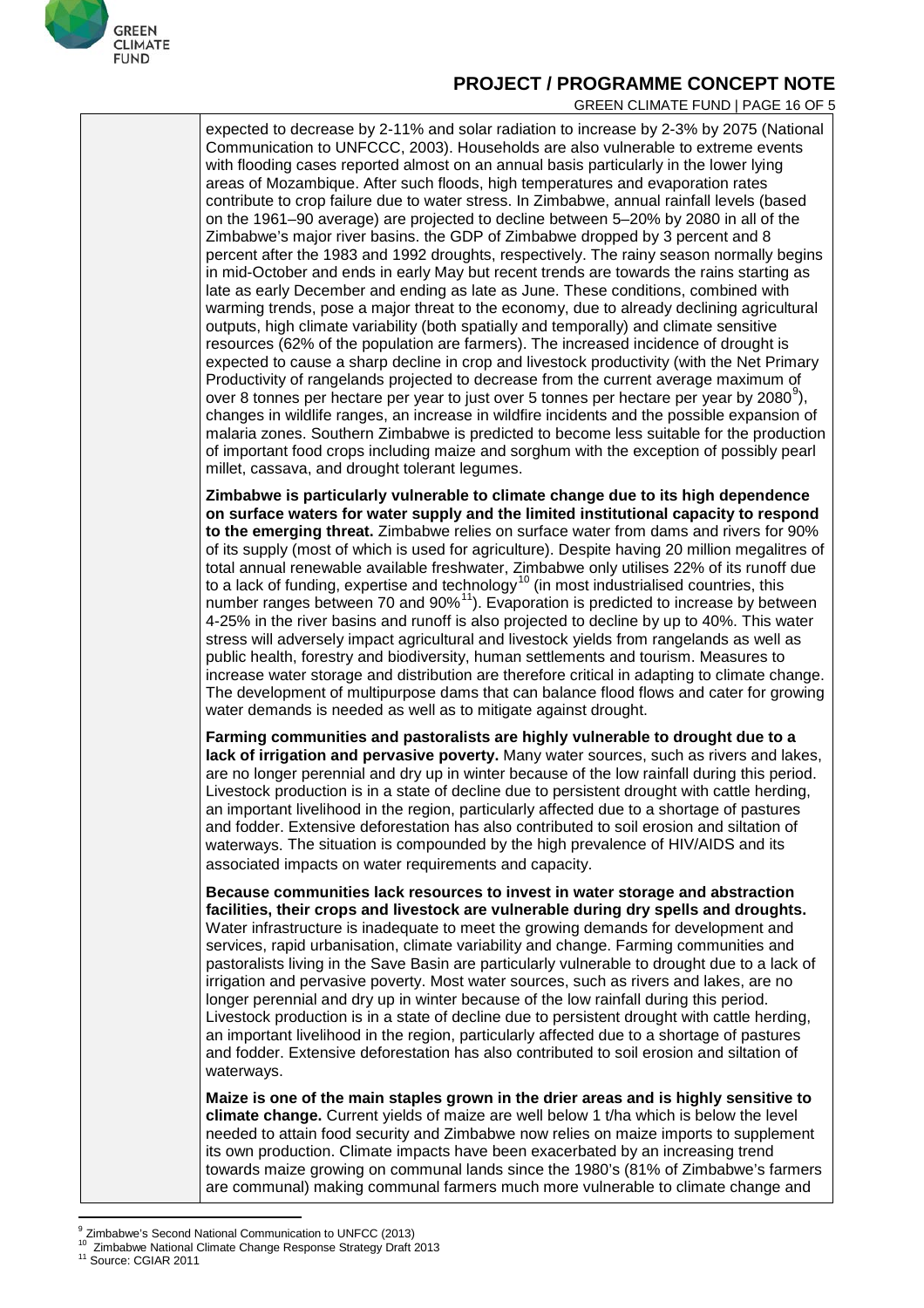

 $\overline{\phantom{a}}$ 

#### **PROJECT / PROGRAMME CONCEPT NOTE**

GREEN CLIMATE FUND | PAGE 17 OF 5

|                                                                                                                                                                              | food insecurity than commercial farmers who tend to grow more cotton and sorghum<br>which are more climate resilient. Even diversified livelihood systems with a livestock<br>component are expected to become more vulnerable due to climatic variability in semi-<br>arid areas which poses major threats to natural processes that sustain fodder production<br>for livestock and moisture for rain-fed crop production. If no adaptation measures are<br>taken, yields from rain-fed agriculture in Zimbabwe are expected to decrease by up to<br>50% by 2020.                                                                                                                                                                                                                                                                                                                                                                                                                                                                                                                                                                                                                                                                                                                                                                                                                                                                                                                                                                     |
|------------------------------------------------------------------------------------------------------------------------------------------------------------------------------|----------------------------------------------------------------------------------------------------------------------------------------------------------------------------------------------------------------------------------------------------------------------------------------------------------------------------------------------------------------------------------------------------------------------------------------------------------------------------------------------------------------------------------------------------------------------------------------------------------------------------------------------------------------------------------------------------------------------------------------------------------------------------------------------------------------------------------------------------------------------------------------------------------------------------------------------------------------------------------------------------------------------------------------------------------------------------------------------------------------------------------------------------------------------------------------------------------------------------------------------------------------------------------------------------------------------------------------------------------------------------------------------------------------------------------------------------------------------------------------------------------------------------------------|
|                                                                                                                                                                              | Vulnerability to periodic floods and famines in the three river basins is exacerbated<br>by low institutional capacity of local water resources management Institutions,<br>catchment management councils. There have been frequent droughts in the past<br>decade which have caused food shortages and heavy economic losses to the population,<br>with the most affected being the rural poor. Chronic vulnerability is also common as it<br>relates to food insecurity, water pollution (agro-chemicals and mining) as well as water<br>and sanitation-related diseases. GCF support for the establishment and strengthening of<br>stakeholder structures within the shared basins will contribute significantly to enhancing<br>confidence and mutual trust as well as addressing upstream downstream issues in the<br>utilisation and management of the shared water resources. Capacity support for<br>communities and catchment management councils will strengthen the institutional<br>capacity of communities and local agencies.                                                                                                                                                                                                                                                                                                                                                                                                                                                                                            |
| D.5. Country<br>ownership<br><b>[Beneficiary</b><br>country<br>ownership of<br>project or<br>programme<br>and capacity to<br><i>implement the</i><br>proposed<br>activities] | Provide details of the below and specify other relevant factors. Coherence and alignment with the country's<br>national climate strategy and priorities in mitigation or adaptation. Brief description of executing entities (e.g.<br>local developers, partners and service providers) along with the roles they will play. Stakeholder engagement<br>process and feedback received from civil society organizations and other relevant stakeholders                                                                                                                                                                                                                                                                                                                                                                                                                                                                                                                                                                                                                                                                                                                                                                                                                                                                                                                                                                                                                                                                                  |
|                                                                                                                                                                              | The proposed interventions align well with national climate adaptation priorities in<br>Zimbabwe. Zimbabwe signed and ratified the UNFCCC in 1992 and has since submitted<br>two national communications, in 1998 and 2013. Zimbabwe's most recent National<br>Communication in 2013 identifies adaptation in the agriculture sector as a key priority with<br>improving water availability and irrigation systems, improved land management and<br>integrated crop production identified as appropriate adaptation strategies. The<br>Communication also calls for the adoption of new agricultural management strategies that<br>include the use of short season varieties especially for maize, moisture management, the<br>use of drought resistant small grains and the adoption of cash crops such as cotton which<br>is deep rooted and can draw water from deeper soil layers. Water resource development<br>and management and climate smart agriculture are two key priorities in Zimbabwe's<br>National Climate Change Response Strategy (NCCRS, 2014). In its NAPA, Mozambique<br>has prioritised improving the level of control and evaluation capacity of river water flows in<br>order to reduce the impacts of droughts and floods within its hydrological basins along<br>with reforestation and conservation agriculture to sustain agricultural livelihoods. The<br>proposed interventions also align with a number of objectives in the SADC climate change<br>adaptation strategy for the water sector including: |
|                                                                                                                                                                              | improving food security though the development of efficient and resilient irrigation<br>and drainage systems;<br>increasing water storage relying both on natural and constructed systems;<br>٠<br>informing, consulting and involving all relevant stakeholders concerned with<br>$\bullet$<br>climate change;<br>developing the local knowledge and the technology necessary to adapt to climate<br>$\bullet$                                                                                                                                                                                                                                                                                                                                                                                                                                                                                                                                                                                                                                                                                                                                                                                                                                                                                                                                                                                                                                                                                                                        |
|                                                                                                                                                                              | change in the water sector;<br>making climate science accessible to the average citizen to improve people's<br>$\bullet$<br>understanding of the problem and their receptiveness to changes; and<br>incorporating uncertainty about the future climate into planning and decision<br>$\bullet$<br>making.                                                                                                                                                                                                                                                                                                                                                                                                                                                                                                                                                                                                                                                                                                                                                                                                                                                                                                                                                                                                                                                                                                                                                                                                                              |
|                                                                                                                                                                              | Programme objectives are also in line with national policies and strategies in<br>Zimbabwe and Mozambique. These include Zim Asset <sup>12</sup> , the Medium Term Plan (2011-<br>2015 which recognises that climate change poses a significant challenge to social and<br>economic development), the Agricultural Investment Plan (ZAIP 2012-2016) and the<br>Water Act (1998) which provides for the equitable distribution and stakeholder<br>involvement in water management. Zimbabwe and Mozambique are also signatories to                                                                                                                                                                                                                                                                                                                                                                                                                                                                                                                                                                                                                                                                                                                                                                                                                                                                                                                                                                                                      |

<span id="page-17-0"></span><sup>&</sup>lt;sup>12</sup> Zimbabwe Agenda for Sustainable Socio-Economic Transformation (Zim Asset) "Towards an Empowered Society and a Growing Economy" OCTOBER 2013- DECEMBER 2018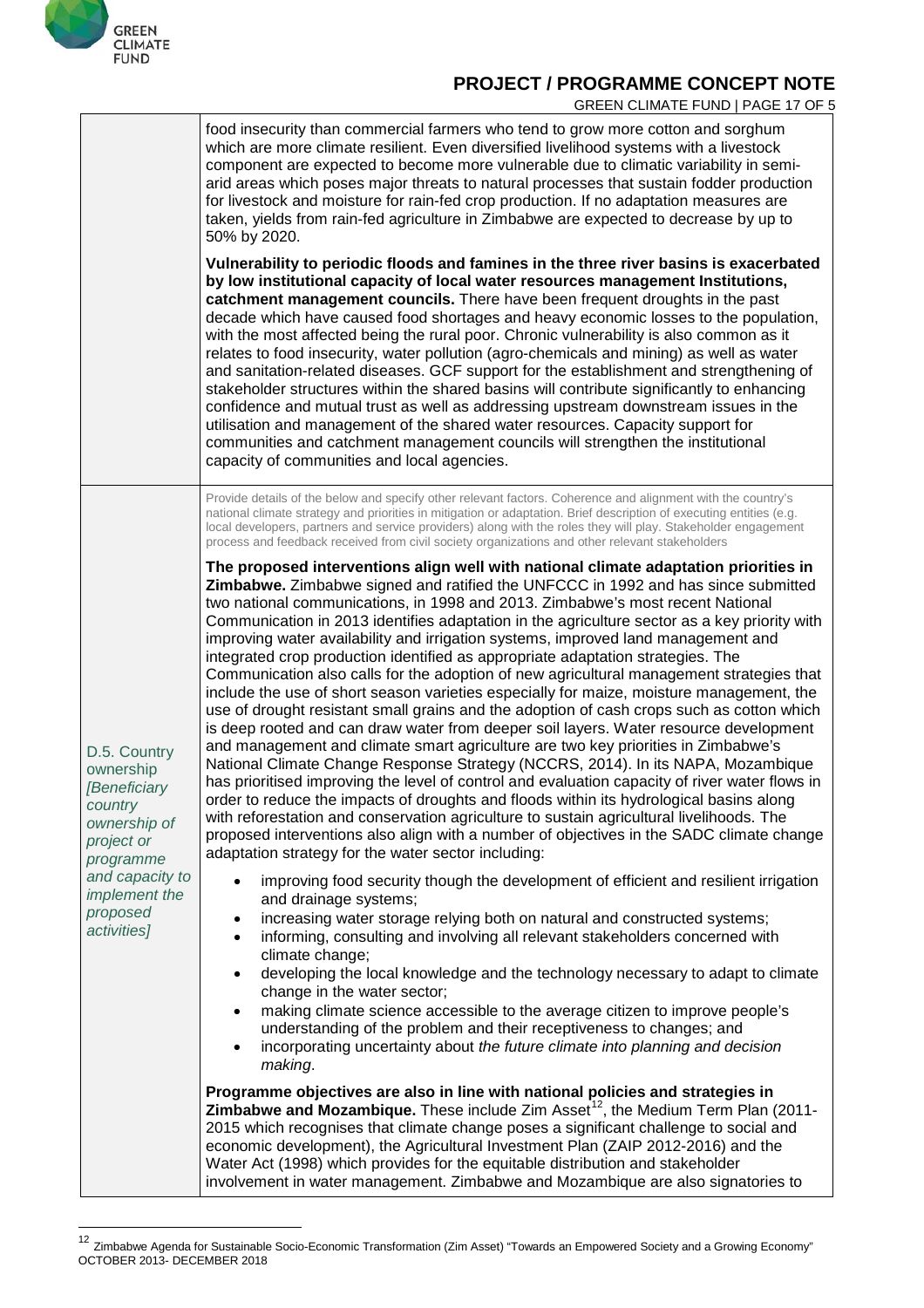

GREEN CLIMATE FUND | PAGE 18 OF 5

|                                                                                                                                                        | ONLLIN OLIMATE FOND   FAOL TO OF                                                                                                                                                                                                                                                                                                                                                                                                                                                                                                                                                                                                                                                                                                                                                                                                                                                                                                                                                                                                                                                                                                                                                                                                                                                                                                                                                                                                                                                                                                                                                                                                                                             |
|--------------------------------------------------------------------------------------------------------------------------------------------------------|------------------------------------------------------------------------------------------------------------------------------------------------------------------------------------------------------------------------------------------------------------------------------------------------------------------------------------------------------------------------------------------------------------------------------------------------------------------------------------------------------------------------------------------------------------------------------------------------------------------------------------------------------------------------------------------------------------------------------------------------------------------------------------------------------------------------------------------------------------------------------------------------------------------------------------------------------------------------------------------------------------------------------------------------------------------------------------------------------------------------------------------------------------------------------------------------------------------------------------------------------------------------------------------------------------------------------------------------------------------------------------------------------------------------------------------------------------------------------------------------------------------------------------------------------------------------------------------------------------------------------------------------------------------------------|
|                                                                                                                                                        | the Shared Water Course Systems Protocol, which provides the basis for the<br>management of international rivers in SADC. The programme will be co-financed by                                                                                                                                                                                                                                                                                                                                                                                                                                                                                                                                                                                                                                                                                                                                                                                                                                                                                                                                                                                                                                                                                                                                                                                                                                                                                                                                                                                                                                                                                                               |
|                                                                                                                                                        | DFID's CRIDF small-scale infrastructure programme in Southern Africa.                                                                                                                                                                                                                                                                                                                                                                                                                                                                                                                                                                                                                                                                                                                                                                                                                                                                                                                                                                                                                                                                                                                                                                                                                                                                                                                                                                                                                                                                                                                                                                                                        |
|                                                                                                                                                        | The proposal is strongly supported by the governments of Zimbabwe and<br>Mozambique as well as other stakeholders. In addition to the target beneficiaries, the<br>CRIDF design team have consulted with a range of stakeholders who actively support this<br>proposal (see Section G). Going forward, the proposal design will ensure that adaptation<br>interventions are gender equitable by incorporating a gender analysis into the design<br>phase. The M&E system will also include gender disaggregated indicators and indicators<br>that are gender sensitive such as trends in the time women spend on household roles and<br>the time missed school days by girls (which are associated with climate impacts). A<br>specific mechanism will also be developed to ensure the future engagement of key<br>stakeholders in accordance with the Fund's environmental and social safeguards (ESS)<br>and stakeholder consultation guidelines. The proposal places decision-making<br>responsibility firmly with in-country institutions. The proposal has been endorsed with a no<br>objection letter from the NDA's in accordance with the Fund's no-objection procedure<br>(need to secure this before submission).                                                                                                                                                                                                                                                                                                                                                                                                                                                  |
|                                                                                                                                                        | Ownership at the community level will also be achieved by building on on-going<br>local initiatives and facilitating a stakeholder managed selection of community<br>beneficiaries (i.e. self-selection). A participatory approach will be crucial to building<br>ownership at the local level and ensuring that adaptation responses are acceptable in the<br>local context. This will increase transparency, participation and inclusion of vulnerable<br>households in target interventions. This is in line with district level development planning<br>in Zimbabwe which follows a bottom up approach with WARDs identifying their own<br>development priorities for consideration by the local authority - Rural District Councils<br>(RDCs). Community committees will be supported to prepare work schedules for their own<br>contribution and to set time allocations for each Activity. During programme<br>implementation, coordination with local community structures will be continuous to ensure<br>their full engagement and to ensure that communities maintain overall control and<br>ownership of the process. CRIDF has already conducted an in-depth assessment with<br>key stakeholders and has created a preliminarily list of target sites in all basins. In order to<br>enhance the sustainability of community assets, training will be provided to the<br>communities to ensure that they are aware of factors such as the impact of catchment<br>degradation on sedimentation and the consequent loss of storage capacity of their dams.<br>Training will also address such factors as the maintenance of earth embankments, spill<br>ways, etc. |
|                                                                                                                                                        | CRIDF has a strong track record of supporting water resource management in the<br>SADC region and is a credible champion for this programme. CRIDF has<br>considerable knowledge and experience of supporting IWRM&D projects and an<br>extensive network of local partners in the region. The executing entity has a strong<br>capacity to deliver the programme will provide technical assistance to develop capacity of<br>local partners. Preliminary discussions with key stakeholders in the target areas and the<br>initial scoping studies identified the need to develop water resources for productive uses<br>as well as environmental protection. In particular, there is an urgent need for the<br>development of irrigated agriculture to provide resilience to climate change.                                                                                                                                                                                                                                                                                                                                                                                                                                                                                                                                                                                                                                                                                                                                                                                                                                                                                |
| D.6.<br><b>Effectiveness</b><br>and<br>efficiency[Econ<br>omic and<br>financial<br>soundness and<br>effectiveness<br>of the<br>proposed<br>activities] | Provide details of the below and specify other relevant factors (i.e. debt service coverage ratio), if available.<br>Estimated cost per t CO2 eq (total investment cost/expected lifetime emission reductions). Co-financing ratio<br>(total amount of the Fund's investment as percentage of project). Economic and financial rate of return with and<br>without the Fund's support.                                                                                                                                                                                                                                                                                                                                                                                                                                                                                                                                                                                                                                                                                                                                                                                                                                                                                                                                                                                                                                                                                                                                                                                                                                                                                        |
|                                                                                                                                                        | Supporting local initiatives is the best way to strengthen community participation in<br>climate adaptation initiatives. For example, much of the day-to-day responsibilities for -<br>and various effects of – integrated water resource management and development<br>(IWRM&D) occur at local catchment and community levels. This is particularly evident<br>when considering such threats to the basin's water resources posed by environmentally<br>damaging land use practices that lead to erosion and siltation of water bodies. To<br>effectively engage communities in IWRM&D, small-scale investments are needed to link<br>local communities more closely to IWRM processes and provide practical experience and<br>lessons in IWRM. Deepening the participation of local people in IWRM processes will                                                                                                                                                                                                                                                                                                                                                                                                                                                                                                                                                                                                                                                                                                                                                                                                                                                          |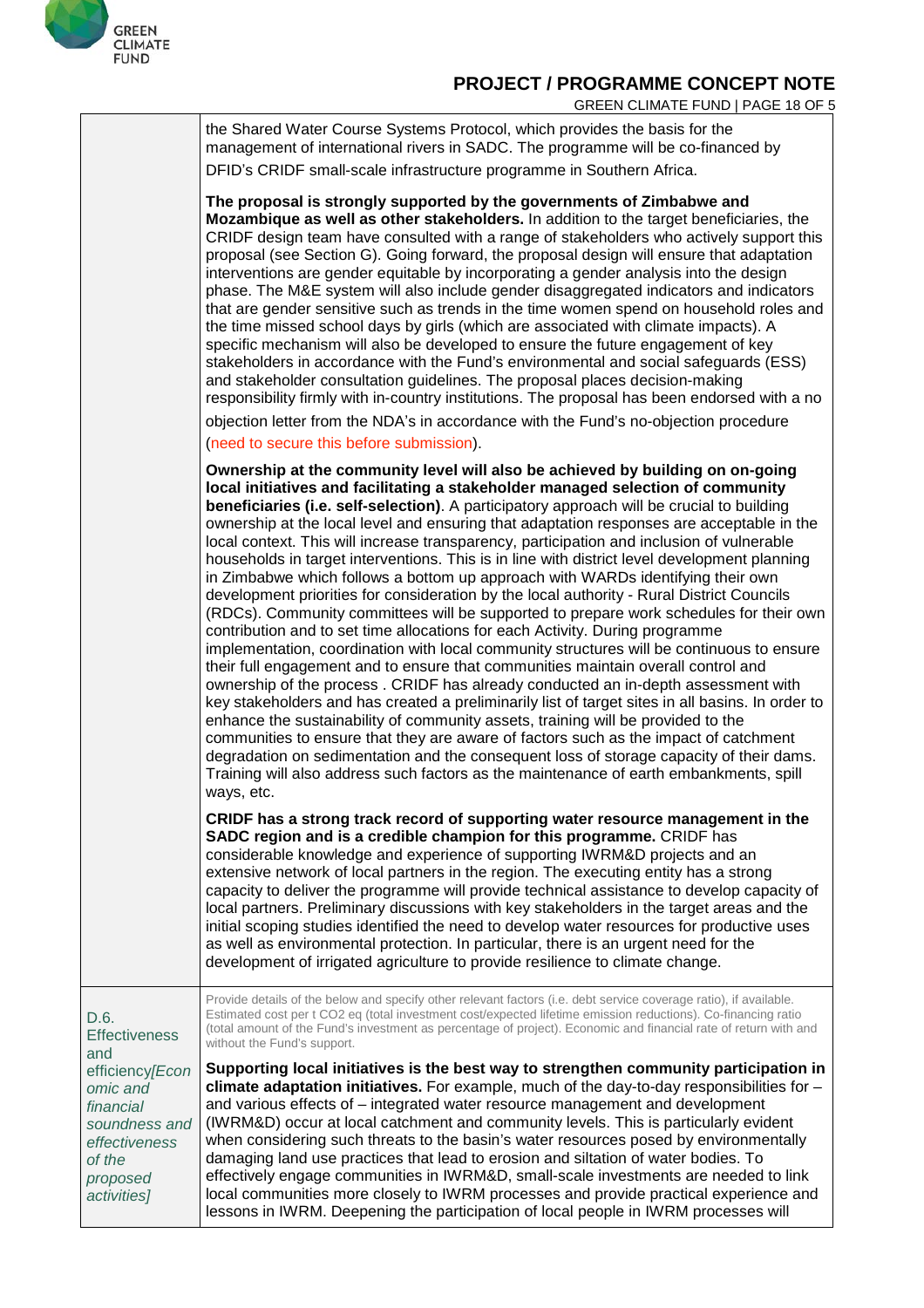

GREEN CLIMATE FUND | PAGE 19 OF 5

| enhance climate resilience, contribute to poverty reduction, and improve health especially<br>in relation to HIV and AIDS (currently 1.2 million people live with $HIV^{13}$ ).                                                                                                                                                                                                                                                                                                                                                                                                                                                                                                                                                                                                                                                                                                                                                                                                                                                                                                          |
|------------------------------------------------------------------------------------------------------------------------------------------------------------------------------------------------------------------------------------------------------------------------------------------------------------------------------------------------------------------------------------------------------------------------------------------------------------------------------------------------------------------------------------------------------------------------------------------------------------------------------------------------------------------------------------------------------------------------------------------------------------------------------------------------------------------------------------------------------------------------------------------------------------------------------------------------------------------------------------------------------------------------------------------------------------------------------------------|
| Value for money will be ensured by effective procurement of contractors to deliver<br>programme outcomes. Construction and/or repair of the schemes will be undertaken by<br>properly procured and competent contractors who will be responsible for the provision and<br>maintenance of all necessary construction plant in order to meet the design specifications.<br>Construction costs, as itemised in the Bill of quantities and as required in the contract<br>documentation, will include for all Activities, works and materials required to complete<br>construction. Construction will be supervised by a qualified engineer appointed by ZINWA<br>and ARA-Centro with the approval of CRIDF. The contractor will be responsible for health<br>and safety on site as required by regulation and will work in close collaboration with the<br>representatives of the community, in particular with regards to those aspects of the work<br>which will be undertaken by community labour. The main components of the proposed<br>project are shown below with timings for each. |
| Supporting community based water management schemes is cost effective as they<br>tend to be rooted in community needs and often the community takes responsibility<br>for the long term operation of these schemes. These schemes and support for climate<br>resilient livelihoods are expected to deliver concrete benefits to vulnerable households<br>within a relatively short timescale. The timely delivery of positive outcomes will help to<br>build awareness of adaptation processes and encourage climate resilient practices in the<br>long term reducing the need for costly emergency food aid interventions.                                                                                                                                                                                                                                                                                                                                                                                                                                                              |
| Promotion of good water resource management practices will deliver improved<br>efficiencies in the way water and natural resources are managed. Measures to<br>conserve and store water more efficiently and conservation agriculture will be promoted to<br>improve water, food and energy security. Moreover, good levels of secondary uptake of<br>good practices by communities neighbouring the target areas are expected as<br>demonstrated by past experience with similar interventions in the coping with drought<br>project and in the Pungwe Basin in Zimbabwe. The adoption of improved agricultural,<br>pastoral and water management practices is expected to result in reduced levels of<br>erosion, higher agricultural yields and river bank stabilisation.                                                                                                                                                                                                                                                                                                             |
| The proposed programme is likely to attract additional funding hence increasing<br>the impact of GCF's investment. CRIDF has investigated and assessed the level of<br>interest from development partners who have an interest in the region to contribute to the<br>programme and the strong interest from a number of them demonstrates the potential for<br>leveraging additional finance into the programme. Moreover, once economic development<br>takes place in the target area, more innovative financing mechanisms become possible,<br>based on the ability to pay of future economic users.                                                                                                                                                                                                                                                                                                                                                                                                                                                                                   |

#### **E. Brief Rationale for GCF Involvement and Exit Strategy**

Please specify why the GCF contribution is critical for the project/programme.

**A GCF contribution is critical for this programme due to the urgent need for support and because the continuing risk of flooding of downstream areas and food insecurity, increasing poverty, is real and growing each year as temperatures rise and rainfall becomes more erratic.** Failing to act now only increases the vulnerability of communities living in the basins to droughts. The programme will produce very tangible assets for local rural communities in the three river basins. These assets –small scale water storage facilities and related irrigation, livestock watering and community water sources – will improve food and water security leading to more climate resilient livelihoods with reduced vulnerability to climate variability and change. Moreover, capacity support for catchment councils along with market development interventions will provide local communities with effective structures to support community driven adaptation initiatives around water and agriculture which will avert food shortages, protect ecosystem services and secure livelihoods in the long term.

**The programme meets all the investment criteria and there is a strong case for urgent action.** Mozambique and Zimbabwe are among the poorest most climate vulnerable countries in the world due to the aridness, low adaptive capacities and weak institutions to deal with climate change impacts. Community

<span id="page-19-0"></span><sup>&</sup>lt;sup>13</sup> Zimbabwe National Climate Change Response Strategy Draft 2013  $\overline{\phantom{a}}$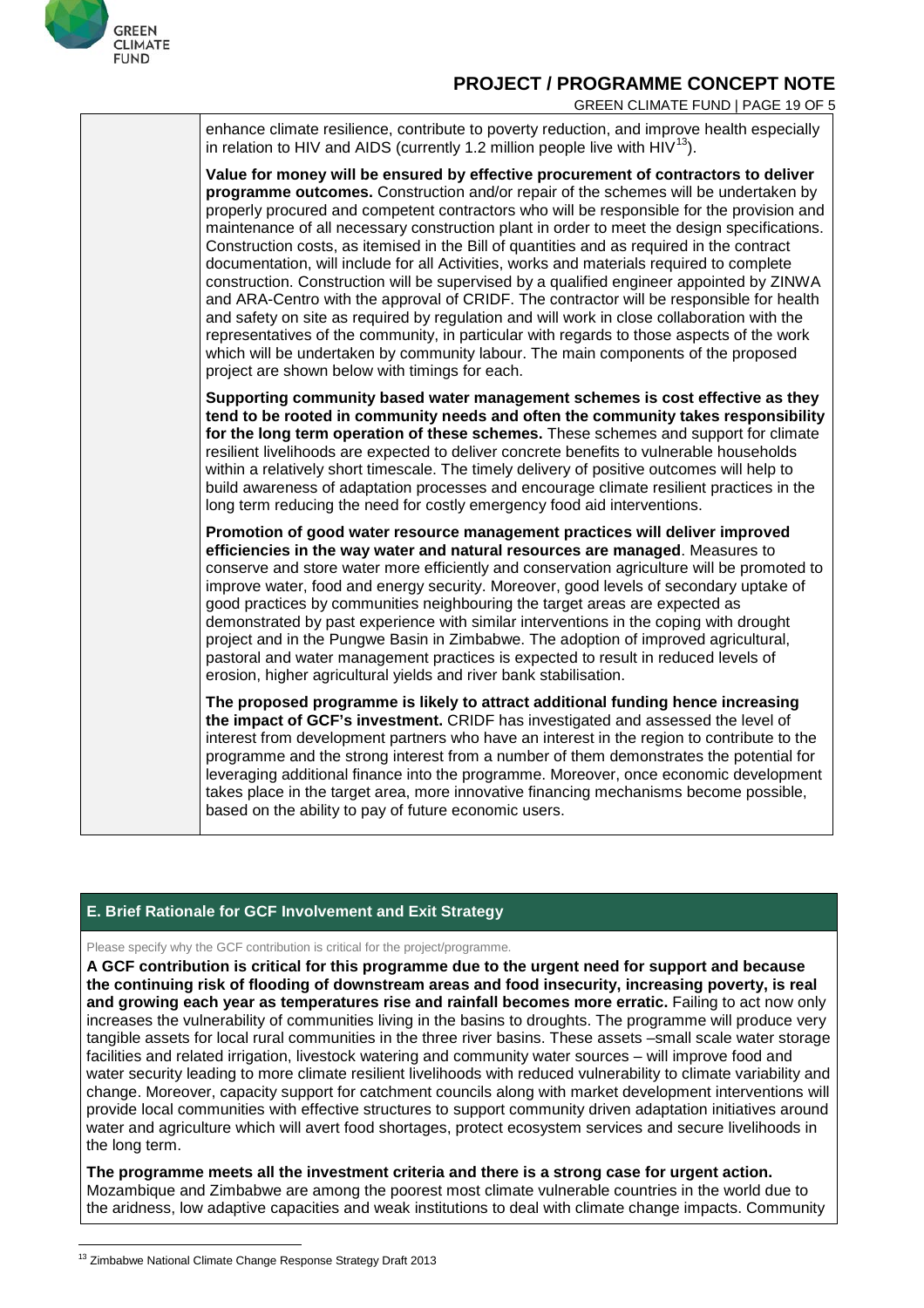

GREEN CLIMATE FUND | PAGE 20 OF 5

based interventions have been shown to generate positive outcomes for target beneficiaries in earlier similar interventions. GCF funding will help to scale up and replicate these approaches in other drought prone areas. Financial assistance from GCF can also play a critical role in catalysing further infrastructure development and improved water governance in Zimbabwe and Mozambique.

**GCF intervention at this stage has added advantages in that there is room to cooperate with other funding partners to optimise outputs while learning from experiences of the past where similar efforts have been pursued.** Other donors have indicated a willingness to co-finance (check??) which means that GCF support will leverage additional funds for building climate resilience in the Save River basin. For example, DFID are currently preparing the business case for a  $2^{nd}$  scaled up phase of CRIDF which would potentially provide additional resources and management support to the programme, as well as dedicated expertise in helping to raise additional funds (including private sector grants) so that the project can be scaled up (most obviously in constructing more of the Dams in the Limpopo database mentioned above, as well as spreading to other locations and countries. A detailed feasibility study will be undertaken during proposal development.

Please explain how the project/programme sustainability will be ensured in the long run, after the project/programme is implemented *with support from the GCF and other sources.*

**A major strength of the proposed interventions is that they are expected to be community driven and owned.** This builds in sustainability and social development to the management of water and other natural resources. The programme has the potential to be co-financed and has a high potential for scale up and replication. A clear exit strategy will be developed during the design phase based on securing funds from other donors. This will ensure the long-term sustainability of programme interventions.

#### **F. Risk Analysis**

Please describe the financial and operational risks and discuss mitigating measures.

**The main financial risk is the failure to disburse funds on time as this will create delays in implementation and prolong vulnerabilities to climate impacts which are already pronounced.** Close collaboration will be maintained between the Executing Entity and GCF on the one hand and with communities on the other. Project management systems will be simple and streamlined to avoid unnecessary bureaucracy. Further financial risk could arise from the mismanagement of funds. The programme's financial management system and the project selection process will be designed to maximise transparency and accountability and financial management competencies will be built into the programme management team either through recruitment or capacity development. An external audit will also be carried out each year.

**Operationally, the main risk arises from procuring poor contractors to carry out the construction works.** This would result in defects in the construction process and low operational efficiencies. Capacity support will therefore be provided to prepare Project technical staff to supervise construction and community labour works under the direction of the Project Engineers. This will ensure quality control and will extend the capacity of the implementation team in the construction phase given the large distances between sites. The capacity building will cover all relevant aspects of dam rehabilitation, ancillary works and catchment conservation.

**An additional risk arises from inadequate management of the projects.** This could result in deficiencies in targeting of proposed interventions, poorly delivered livelihood interventions, delayed implementation and inadequate monitoring and evaluation. This will be mitigated through the recruitment of a competent and experienced team leaders and management teams to provide technical oversight and assistance along with technical backstopping from call down consultants. Political economy issues could also derail the projects. The programme will build-in transparent, fair and equitable management structures to dilute political interference by politicians that could result in favouritism thereby depriving the real needy.

Please briefly specify the substantial environmental and social risks that the project/programme may face and the proposed risk mitigating measures.

**Inevitably the infrastructure interventions carry some risk of social and environmental impacts.** However, this programme has strong potential for positive environmental impacts through the reversal of land degradation and the subsequent restoration of ecosystem services. Moreover, all the target areas are heavily disturbed communal lands, with no clearance of virgin land expected and the irrigation schemes will be located in fields which are currently being utilised for frequently failing rain-fed agriculture. So far no detailed environmental impact assessments have been undertaken for the identified projects but these would be included under full proposal development to identify potential issues and suitable mitigation activities – this will form part of the design report. The report will highlight areas of intervention within the catchment area. Environmental Management Agency (EMA) will then be tasked to assist the communities in rehabilitating or improving the affected areas including the digging of contour ridges in the communal dry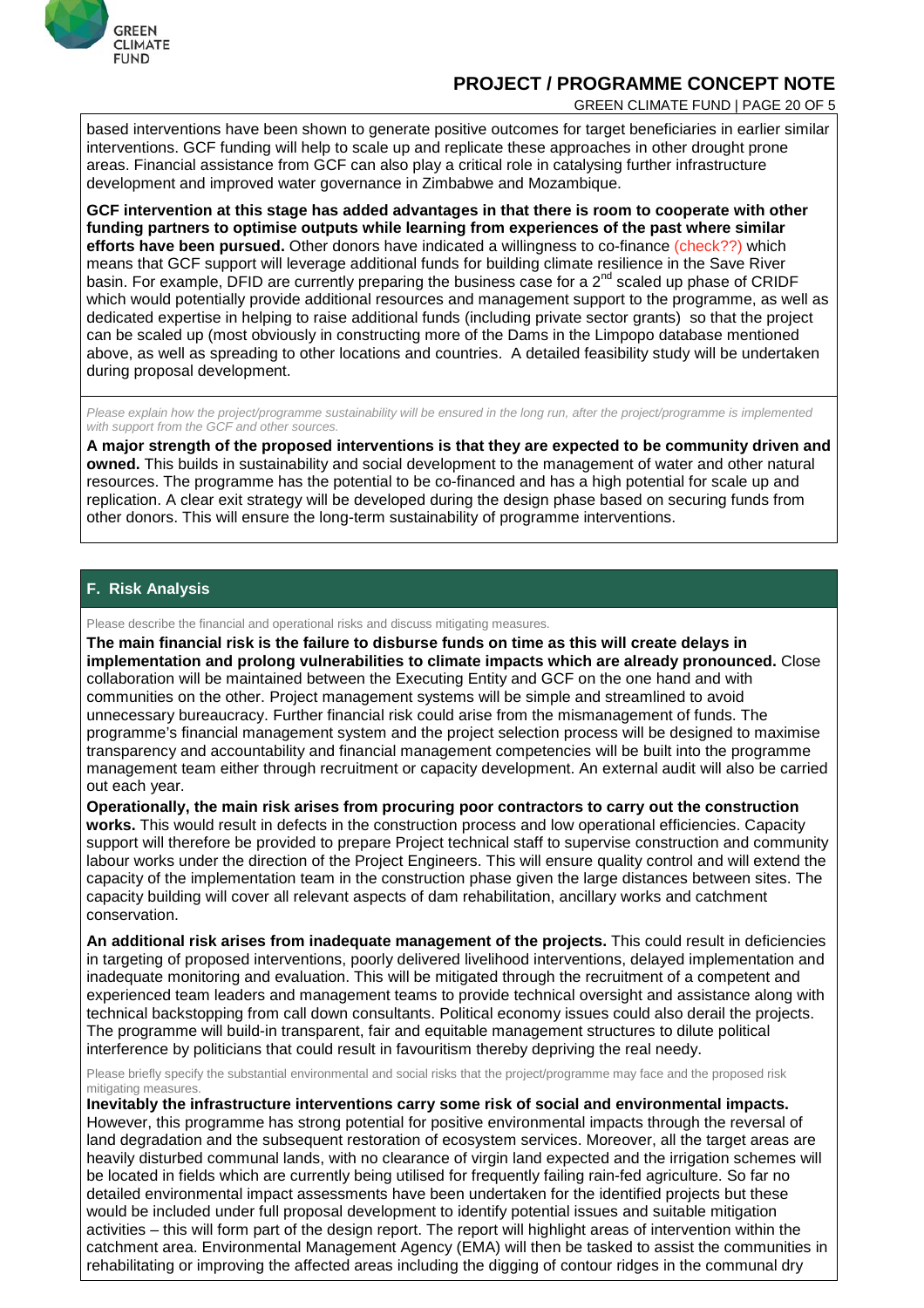

GREEN CLIMATE FUND | PAGE 21 OF 5

land fields within the catchment areas. Social impacts will be assessed and if necessary discussed with the RDCs to ensure compliance with local health requirements. These are likely to relate primarily to public health as there is a possibility of an increase in cases of Malaria due to the dams, the infection of those who enter to stored water bodies with schistosomiasis and illnesses caused by the ingestion of untreated surface waters of poor quality. The Rural District Councils are responsible for public health at community level. The training elements of each project will include training and awareness creation related to these risks in close collaboration with the Rural District Councils.

**Failure to integrate climate change concerns in the design of infrastructure schemes will increase water wastage and deplete water resources in the long term.** Each project will ensure that potential changes in water availability due to climate change are taken into account during the design of dams and water use schemes. Moreover, water infrastructure will be designed to be sufficiently resilient towards potential impacts from climate change, such as soil erosion caused by floods or excessive rainfall. The programme will also take into account the possibility that demand for water may change as a result of climate change. Dams will be designed to balance the interests of environmental flows, flood reduction, agriculture and hydropower generation.

**From an environmental standpoint, a potential risk is that the agricultural practices promoted are not sustainable in the context of climate change**. The programme will manage this risk with thorough research and analysis, wide consultation and field trials to test approaches to ensure that cropping and livestock strategies being promoted by the programme are appropriate in the context of future climate projections for the target area. The projects will also build capacity of stakeholders to access and use weather and climate information for agricultural planning and risk management. Moreover, the programme will promote and support diversification to off-farm livelihoods strategies that may be less sensitive to climate hazards.

**The programme is aimed at protecting and developing in a sustainable manner the water resources of the three river basins, taking into account the needs of multiple stakeholders.** The programme will give special consideration to addressing riparian degradation, deforestation and poor land use in catchments areas which alter runoff patterns, inhibit natural recharge of groundwater, and increase risk of flooding. It will also support interventions that reduce siltation of aquatic ecosystems and support water storage schemes. Sustainable utilisation of the shared water resources will be achieved in a sustainable manner to ensure the protection of natural resources. The community based approach will enhance knowledge of water resource management at community level; improve farming practices; reduce erosion; reduce water pollution and improve water supply and sanitation. Environmental risks are considered to be low but will be thoroughly assessed in an EIA during project design.

**A severe drought during implementation could divert attention and resources into disaster response.** This would reduce the level of commitment of key stakeholders to interventions that bring long term adaptation benefits. Each project will emphasise community ownership to ensure interventions are based on needs prioritised by the communities. A flexible, adaptive and responsive approach will be adopted during implementation to enable timings to be adjusted as necessary.

**Elite capture and corruption could derail the projects**. The programme will ensure that benefits are targeted at vulnerable groups by undertaking participatory vulnerability assessment in designing adaptation strategies with communities. Strong safeguards will be put in place to prevent corrupt practices and elite capture.

**Limited access to land and natural resources, lack of credit and input in decision making, limited access to information and new ideas, and under-valuation of women's opinions constrains the ability of women to participate in and benefit from the programme.** Gender sensitive indicators will be built into the design to ensure effective targeting of vulnerable women. The programme design will include a gender analysis and careful design of interventions to ensure equitable distribution of project benefits.

**Competition for scarce resources could increase and lead to violent conflict.** The programme is intended to strengthen the natural resource base and enhance water and land resources. In the short term however, it is possible that droughts and floods will deplete resources and lead to conflict. The programme design will therefore, include measures to mitigate this.

**Community interest and engagement may decline if target interventions do not generate immediate benefits**. Stakeholder analysis to date has demonstrated that water security is a top concern among communities living in the target area. Designing interventions around community needs with close involvement of communities themselves will reduce the potential for reduced engagement and ownership at the community level.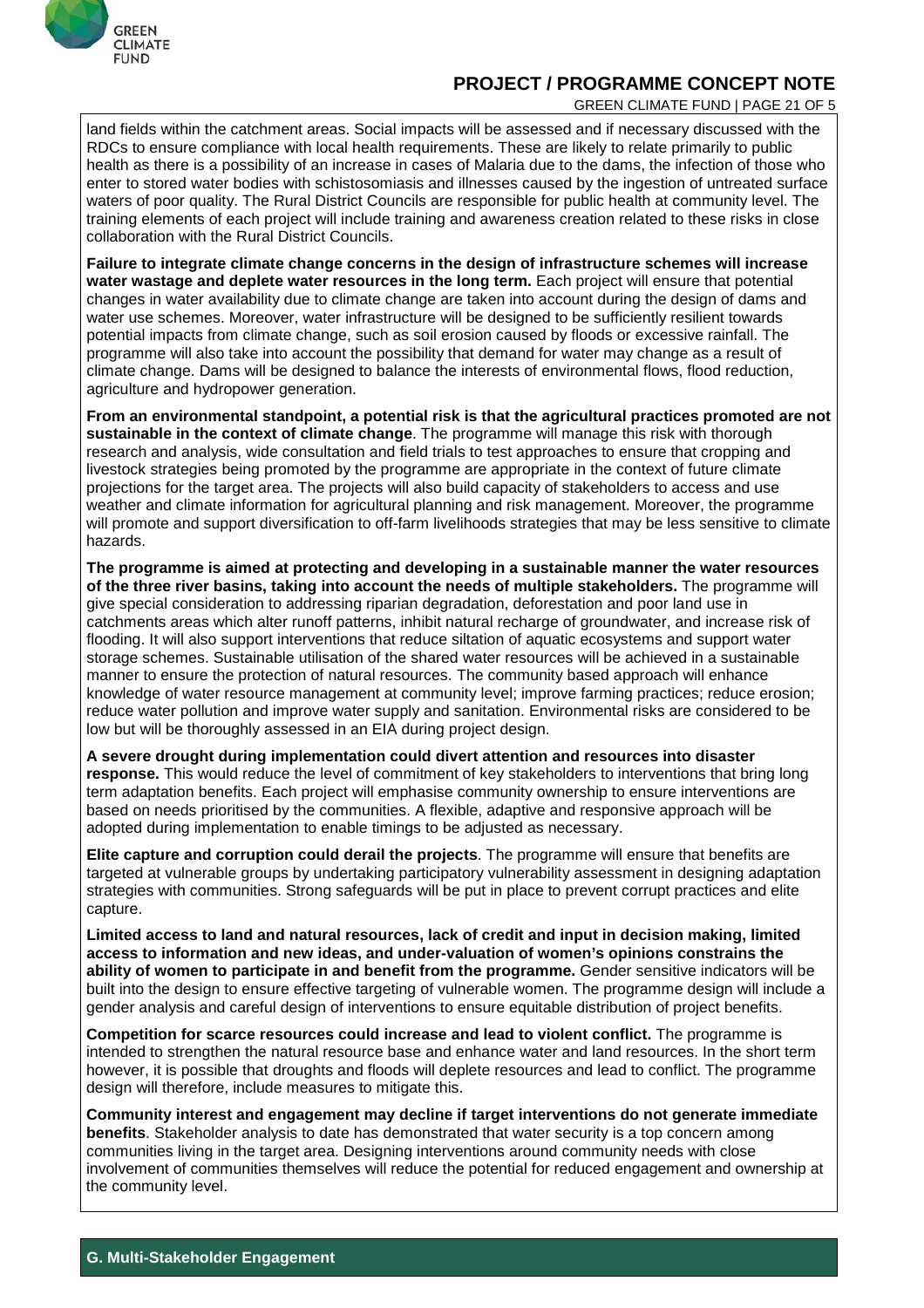

GREEN CLIMATE FUND | PAGE 22 OF 5

Please specify the plan for multi-stakeholder engagement, and what has been done so far in this regard. During the initial scoping study numerous stakeholders were consulted including the Provincial and Local Government Authorities, the provincial offices of Central Government departments, a number of NGOs and civil society groups and communities. More recently there has been further consultation with the NDA in Zimbabwe. An engagement strategy will be developed during the programme design to maximise stakeholder involvement during all stages of the programme cycle.

Key-stakeholders in the proposed Programme include:

- Stakeholder Advisory Councils
- JWC (Member States Mozambique and Zimbabwe)
- District Authorities
- Funding partners: DFID / SDC
- Catchment Councils and ARA Centro
- ZINWA Data and Research Unit and ARA Centro and Met Offices in Mozambique and Zimbabwe
- Catchment Management Councils
- Sub-catchment Councils in Zimbabwe
- Zimbabwe and Mozambique National Authority
- Zimbabwe National Water Authority (ZINWA)
- Environmental Management Agency (EMA)
- Environmental Council of Zimbabwe
- Department of Mechanisation in the Ministry of Agriculture
- Department of Irrigation in the Ministry of Agriculture
- Agritex (extension services)
- Agricultural Research, and Livestock Production
- Rural District Councils
- Provincial Administrators
- **District Administrators**
- Chiefs / Local Traditional Leaders
- NGOs active in the area
- Communal farmers
- Village community
- Ministry of Environment, Water and Climate Provincial Officers
- Faith based Organisations. District Development Fund (DDF)
- Development partners

#### **H. Status of Project/Programme**

A pre-feasibility study is expected to be completed at this stage. Please provide the report in section J. An initial baseline scoping study of degraded areas was undertaken in the Save basin in Sept. 2014 (attached at Annex \*\*) on behalf of CRIDF. A pre-feasibility assessment of each scheme, leading to full feasibility studies of selected projects will be undertaken during project design.

For the Limpopo project, two Assessment Missions were undertaken in 2012-13 (attached at Annex \*\*) on behalf of CRIDF to begin to prepare a Project to support a second "Give a Dam" Campaign in Matabeleland. The Project has been through the first and most of the second CRIDF Screening processes.

For the Buzi Fund, CRIDF prepared an initial assessment (attached at Annex \*\*) confirming the relevance, viability and potential the establishment such a fund would have in improving the livelihoods of vulnerable communities in the Buzi Basin.

- 2) Please indicate whether a feasibility study and/or environmental and social impact assessment has been conducted for the proposed project/programme: Yes ☐ **No** ☐
	- (*If 'Yes', please provide them in section J*.)

A detailed feasibility study will be undertaken during detailed proposal development to learn from previous experience, conduct further stakeholder consultations. An environmental and social impact assessment will also be carried during the detailed project design.

3) Will the proposed project/programme be developed as an extension of a previous project (e.g. subsequent phase), or based on a previous project/programme (e.g. scale up or replication)? Yes □ **No** □

(*If yes, please provide an evaluation report of the previous project in section J, if available.*)

The Save project builds on the AfDB funded Shared Watercourse Support Project implemented by SADC through the Governments of Zimbabwe (and ZINWA) and Mozambique but would not be an extension of this project. The establishment of a fund for the Buzi Basin can be viewed as an extension of the already existing fund being implemented by the Sida funded Pungwe Transboundary Basin Water Management